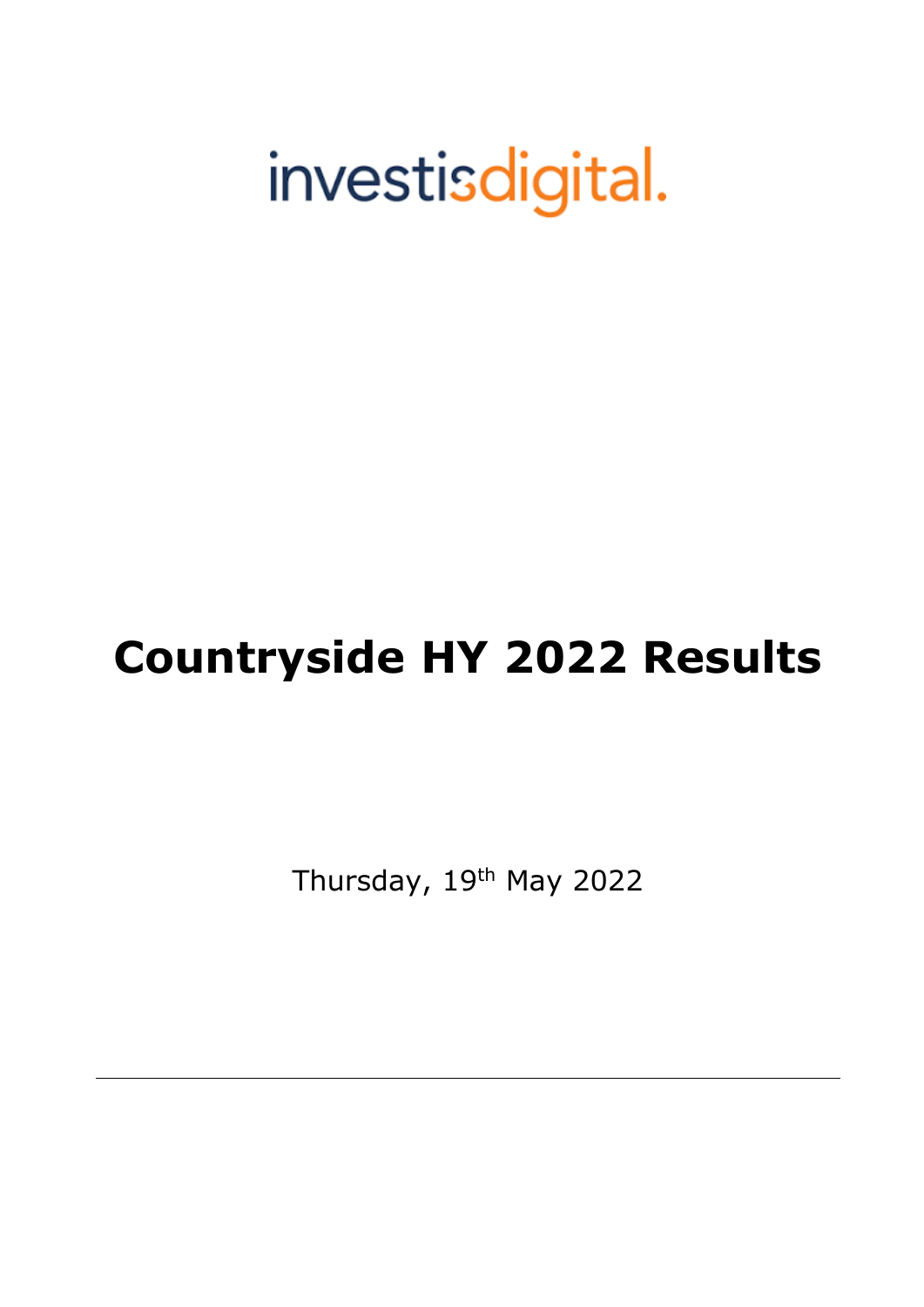## **Introduction**

# John Martin *Chair, Countryside Partnerships Plc*

#### **Welcome**

Good morning, everybody. Thank you all very much for coming along to our Interim Results presentation today. I should say it is really lovely for me today as Chair to make three quick introductions. One, Tim Lawlor has joined us a relatively recently. You have not met him before in this guise anyway as the new CFO. Now into week number seven, I think, Tim. Great to have you on board.

**Tim Lawlor:** It is good to know you are counting.

**John Martin:** I can still count. That is the thing. We have got Peter Lee over here as well, who is our newest Non-Exec Director. And Amanda Clack, who is also our second newest Non-Exec Director. So it is really great this year to have done some strengthening of the Board. I am really pleased that these are people who have chosen to join Countryside. I want to talk a bit more about that this morning.

#### **Interim Highlights**

Just before I hand over to Tim to go through the financials, I would like to just pick out a few highlights by way of introduction. It is only a few short weeks since we shared the interim flash figures. So let me just start with three things.

Firstly, I think the financials are in line with what we talked about in early April. And the only real news here is that we have made a provision for our commitments under the Fire Safety Pledge, which Tim will talk to you about shortly.

Secondly, we are making some really good progress with the operations in the business. Partnerships South has continued to perform very well and in line with our expectations. In the Home Counties, the realisation of legacy assets is ahead of where we planned, and the conversion of the rest of the Home Counties into the new Home Counties Partnerships division is going really well. Very pleased with that. We are also making good progress with addressing some of the opportunities for improvements that we identified during the site-bysite review in the North and the Midlands.

And thirdly, we will cover this in more detail later. But I am really pleased and very excited with the progress in winning new opportunities and conversion of those opportunities, investing in, bringing those through planning to start on site. And you will see we have over 8,000 plots which have gone through those stages of our pipeline in the first half of the year.

#### **Strong purpose and good values**

Before we get into the nitty-gritty of the financials today, let me just start with what I think is a reminder of why so many talented associates get out of bed in the morning and are proud to wear the Countryside badge.

Countryside has a real clear purpose. We are building quality homes where our customers and tenants can bring up their families in comfort and security. We are great at placemaking. We are building mixed and cohesive communities in a world where this type of inclusive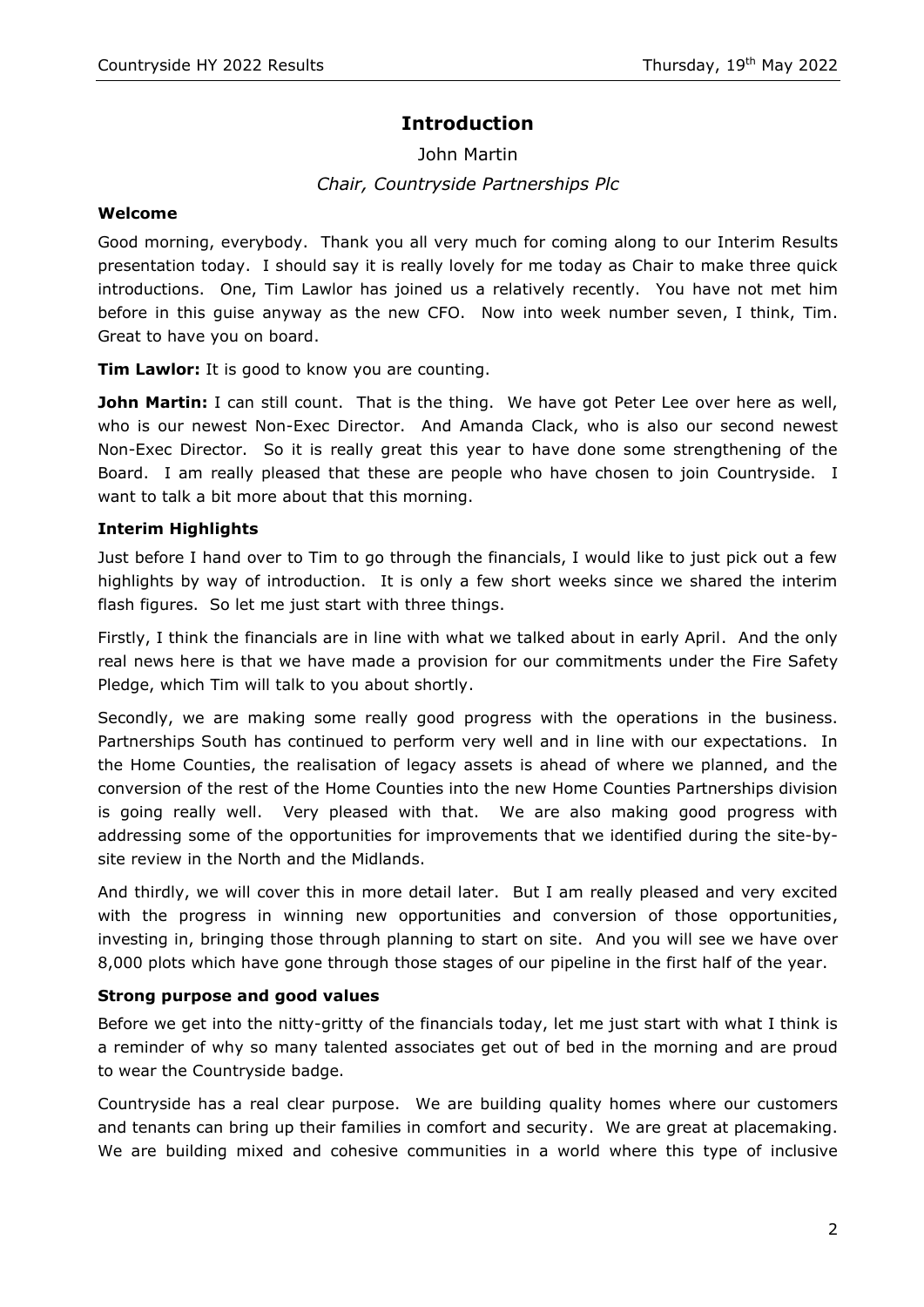development is desperately needed. We are trying to bring as many homes as possible to the market in the most affordable way, whilst never compromising on quality.

We are trying to reuse land, wherever possible, and in the most environmentally friendly way, using MMC wherever we can.

On this chart here just over on the right, I have put these on this chart. I went through my intro. This is for the last month, right? This is some of the recognition that Countryside and our associates have received just in the last month. Quality, safety, social value are right at the heart of what Countryside is about. And our associates are rightly proud of keeping their focus on our purpose, bringing as many quality homes, great places to the market as possible in the most sustainable way.

#### **Significant growth potential**

*Strong demand for Affordable, Private and PRS homes provides significant multi-year growth potential*

The conservative election manifesto in 2019 was very clear in targeting 300,000 new homes per year by the mid-2020s. Household formation, ageing housing stock and population growth have all contributed to a chronic undersupply of new homes. Demand for quality affordable homes is stronger than ever. The housing crisis is not going away any time soon.

One thing is for sure. As the leading developer of mixed tenure housing in the UK, Countryside is a key part of that solution.

#### **Highly valued and trusted by partners and customers**

Now meeting with our partners, with our registered providers, with housing associations, customers, local authorities over recent months, that I can assure you has been the very best part of the job. Countryside respect for our partners, the collaborative way that we engage with our partners, and the communities that we serve, the quality of the homes that we build and the places that we make, that really differentiates us from other operators.

Our approach to partnerships and joint ventures and the fair and even-handed way that we go about our business, those things are very highly valued. They do make us a partner of choice amongst local authorities and housing associations. That is where we are doing business. There is a huge amount of respect and goodwill for Countryside and for our teams.

Our associates are seen as trustworthy. They are seen as reliable, and likable and deservedly so. The only thing that our partners have asked of me, the only thing that they want us to do differently is to do more of what we are already doing.

#### **Strategy – 100% focused on Partnerships**

Now, since last July, our business has been focused 100% on our differentiated partnerships model. Our strategic focus is described in this slide. We develop mixed tenure communities, using brownfield and regeneration land, wherever possible, and MMC wherever possible. We build quality homes with a real focus on placemaking. And we always do this in collaboration with our partners.

#### **Excellent shareholder value creation opportunity**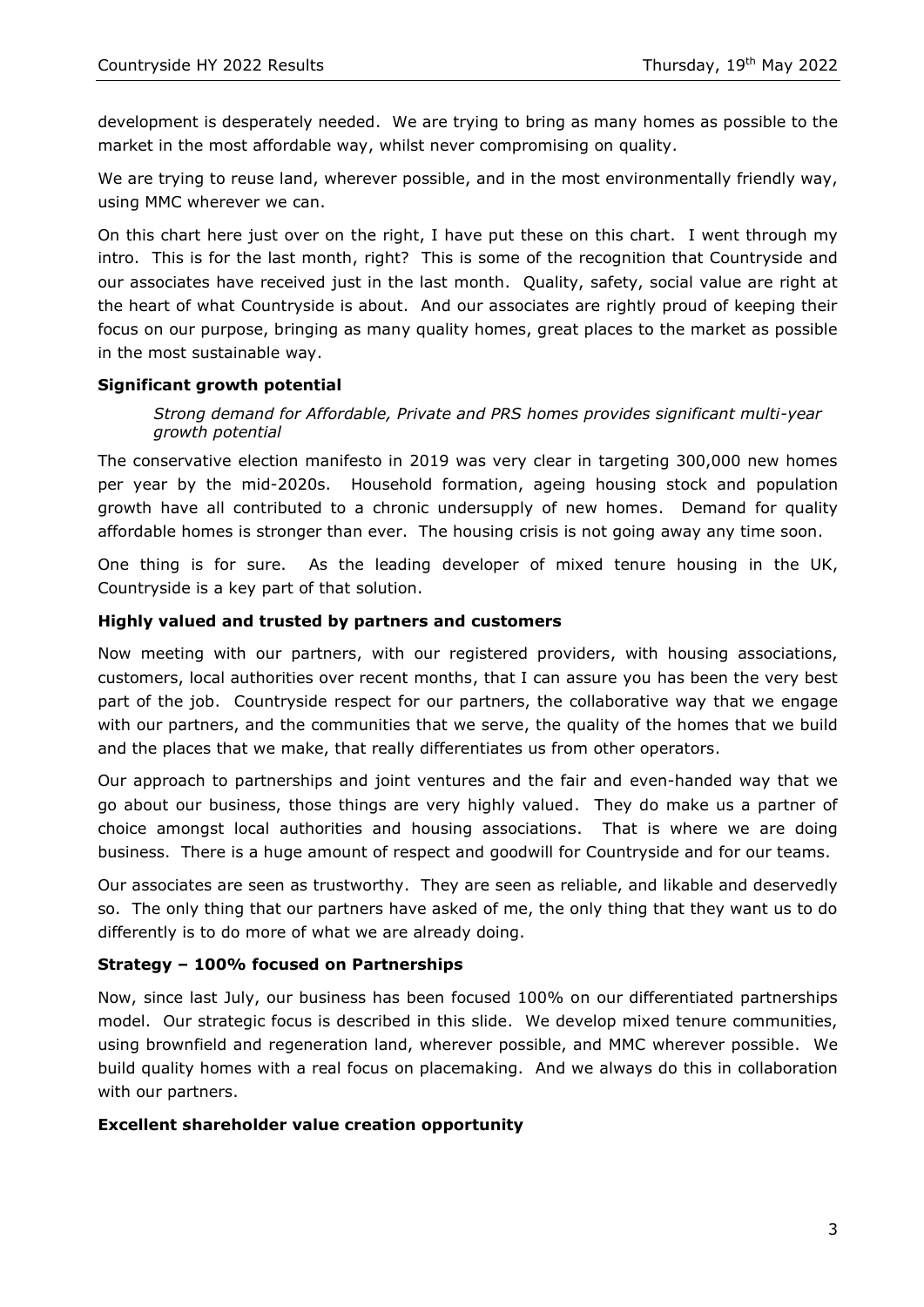We have an excellent opportunity here for significant value creation. We are well on the way to being focused 100% on partnerships, and the Partnerships business model is asset-efficient and can deliver excellent returns on capital.

We have realised £150 million so far from legacy assets. We are well on the way to the £450 million we targeted last year. We are creating a new and market-leading partnerships business across the Home Counties. But we have significant growth opportunities. The new regions in the Southwest and South London will contribute strongly as the sites that they have invested in are brought through into development. There is significant capacity in the Home Counties, way beyond the targets that we set out last year. And we have the potential and the capacity to expand it in other regions, including in the North and the Midlands, as we improve our operations there.

Tim is going to give you some colour on what we are doing to reduce our cost base, but there is plenty more opportunity as well to improve our profitability. As you will see later on, we have a really enviable landbank of opportunities, many with planning permission and significant development value to develop out.

Thank you. That is all I wanted to say by way of introduction. Now over to Tim for the financials. And I will come back to the operations review.

### **Financials**

Tim Lawlor

#### *Group CFO, Countryside Partnerships Plc*

#### **Finance H1 Highlights**

Thanks, John. Good morning, everybody. I am delighted to be here this morning. It has been a few months since I signed up to join Countryside. And I joined on the basis of the significant potential that exists in this business.

I have been lucky in the first few weeks to get around a number of sites around the country. And there is nothing I have seen that puts in any doubt about that potential. We build fantastic homes that we should be proud of and the upside potential for this business is significant. And of course, with the share price movements since I signed up back in November last year, there is even more upside potential as a result.

So let us get straight into the numbers. What we are trying to do on the first chart is unpick the first half performance. There have been a lot of significant distortionary items in the first half of the year. And I think it has got a true picture of performance in the first half of the year, it is necessarily just a look at these individual items to get a true understanding of performance.

So if we start with adjusted operating profit. So adjusted operating profit, obviously, the headline measure that you will see on the front of the RNS, shows £47 million as the half year number against £79 million last year. Clearly, this was a lower profit than we targeted at the start of the year, for reasons that have been well documented and explained in prior updates.

But the underlying position is better than this, particularly the last year comparative. First of all, in terms of completions last year's 2,591 reported completions included a number of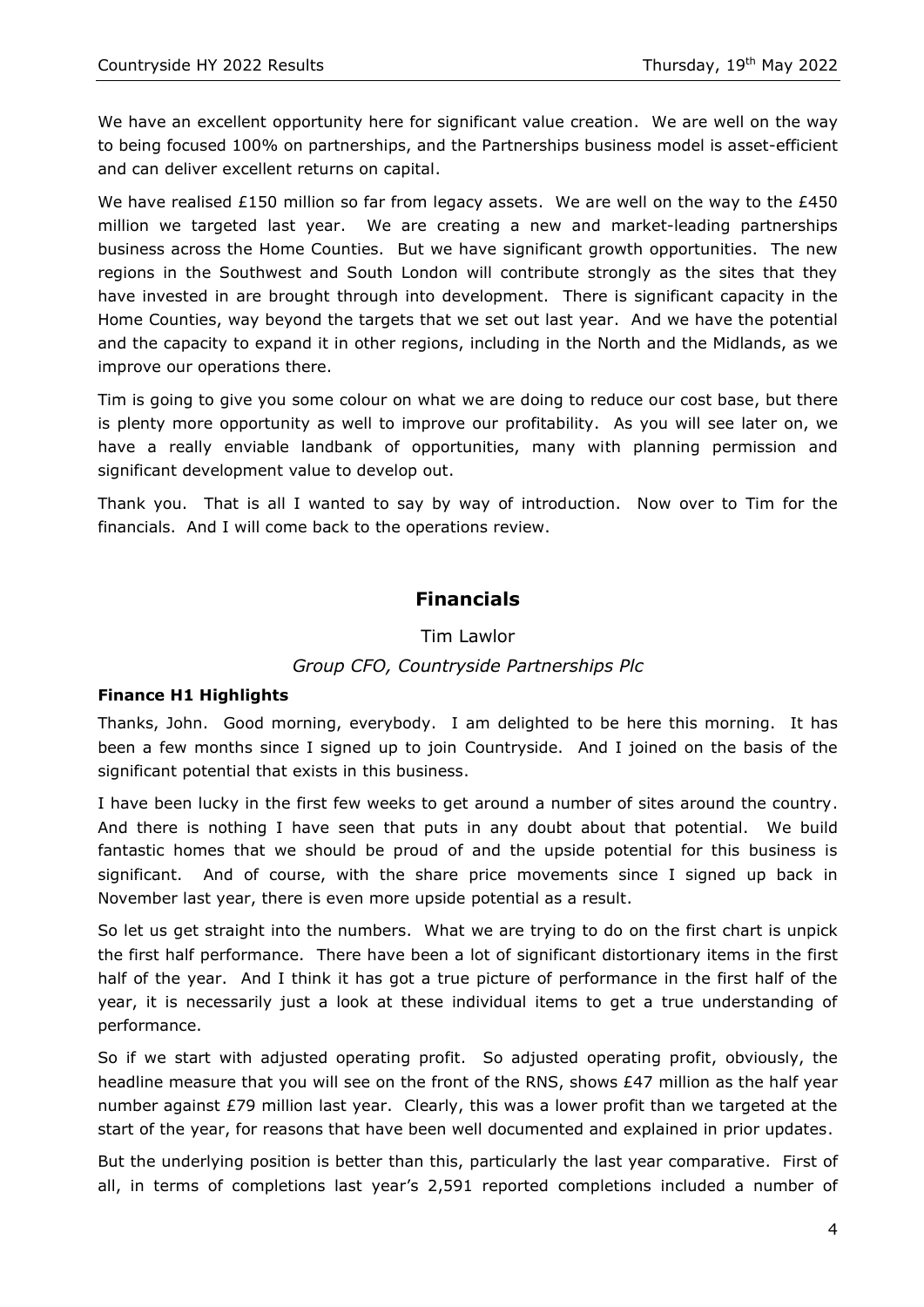deferred completions from the previous year. So delayed as a result of what was going on in COVID from H2 2020 into H1 2021.

And our estimate, we have talked about before, is that around 1,000 homes or 1,119 to be precise of last year's first half completions were deferrals from the prior period. So normalising for that, the normalised completions were up over 30% year-on-year. The profit impact of that unwind, we estimate to be around  $E30$  million of profit. So last year's normalised number was about £30 million lower than the reported number.

Within this year's numbers, we had about  $£10$  million of site review charges, charges coming out of the site review process where it was identified that we needed to reassess the value of the assets, reassess decisions made about proceeding with particular projects, and writing off some bid costs. So in total £10 million.

So that gives us a normalised adjusted operating profit of more like-for-like  $E57$  million versus the £49 million last year. Within the £57 million is our manufacturing business. This is reported as part of our Partnerships business. In the first half of the year, as you can see on the chart, we lost  $£6.5$  million in manufacturing. John will come back to this in a bit more detail later on. But clearly, that is a significant year-on-year movement.

If we adjust that out, and we say to get to a more of the core Partnerships business, year-onyear, we have gone from £50 million in the first half of last year to £63 million in the first half of this year, an increase of 27%.

The second thing we are showing on this chart on the right-hand side in that in the blocks is Q1 to Q2. And there has been significant positive momentum between Q2 and Q1. There is always seasonality. Q2 is always better than Q1. March is always the busiest month of the first six months. But that increase between Q1 and Q2 is way above normal levels. I have looked back over the last five years to see the normal Q1 to Q2 trend. And what it says is on average Q2 is about 40% higher than Q1. And this year was up 119%.

So that shows positive momentum, which is encouraging going into the second half of the year, where we expect a significant increase in profit in the second half of the year.

A couple of other things mentioned in terms of highlights in H1 from a finance perspective. First of all, this is an adjusted measure. There are £219 million of adjusting items in the first half of year with two principal components, both of which I will come back to later. The first is the First Safety Provision, where we have assessed our position with the best information available to us. And we have taken an additional £109 million of charge in the first half of the year.

We have also reassessed our Westleigh acquisition, where we had intangible assets on the balance sheet and concluded that it is necessary to write-off the goodwill. There is  $E77$ million of intangible write-off within that £218 million. Again, there is a chart later, which we will come back to on that.

Couple of other things to mention. The legacy asset realisation process is progressing well with slightly ahead of where we expected to be at this point of the year and on track to deliver the £450 million of legacy assets. And the underlying cash generation of the business remains good. There has been a cash outflow in the first half of the year, which again, I will come to in a bit more detail later. It shows that we are investing significantly in future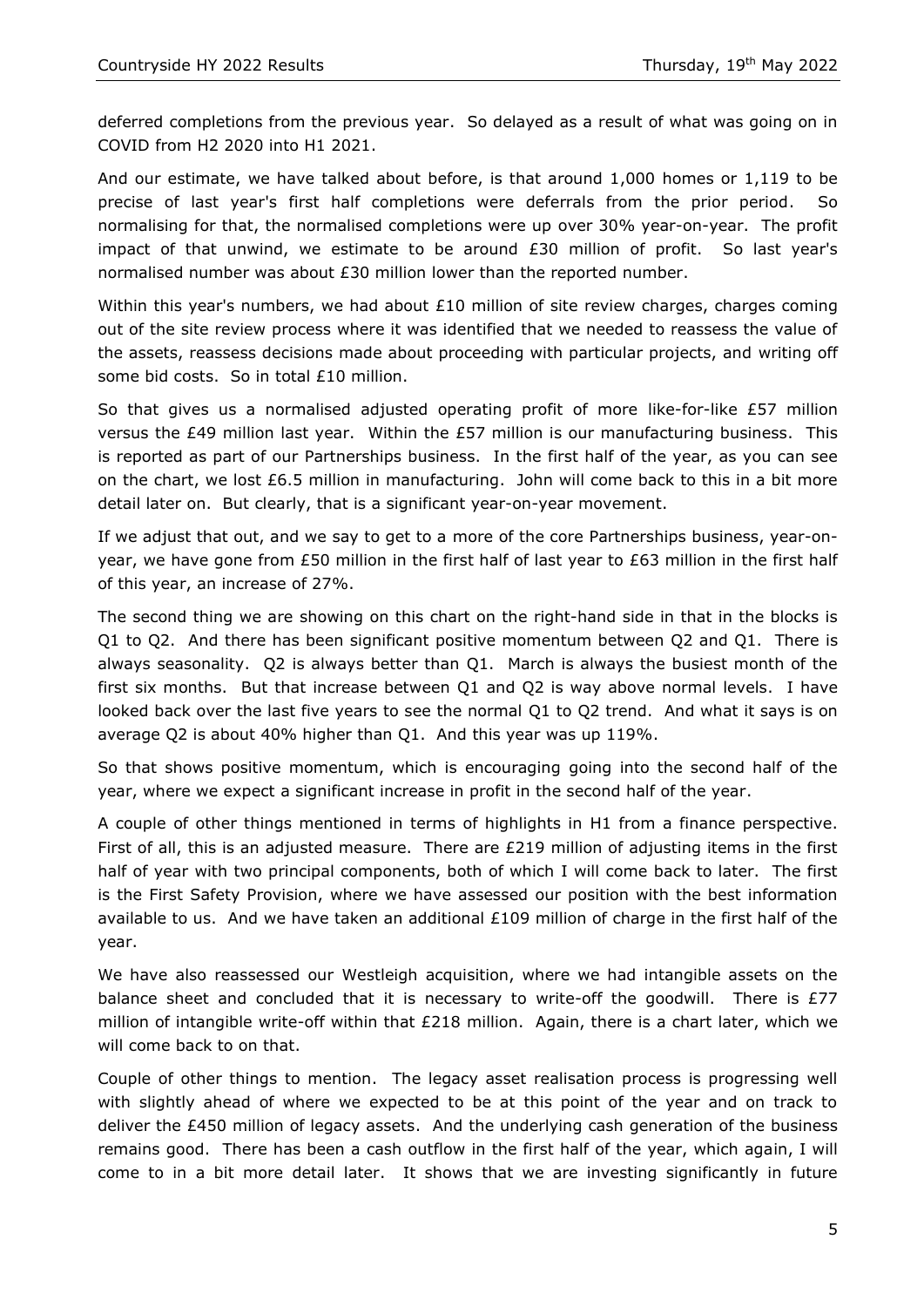growth potential in this business with significant investment in work in progress, lands and developments in the first half of the year. It has enabled also a £42 million of share buyback up to the end of March.

#### **Revenue Analysis**

Getting into a bit more detail. One of the things I think is helpful to communicate and share with you is where our revenue comes from. Our business model is to offer a blended product which has multiple components to it. And we evaluate these models, evaluate the schemes on the basis of blend of these items, which is why the margins on the individual line items within this sheet are consistent.

Let me just talk you through those briefly. The first stage is the recognition of revenue and profit on the sale of lands to our partners, our PRS and affordable housing partners. Prior to that, we will have done work. In the main, we will have got planning consent in order to recognise the sale of land and the transfer of the land to our partners, and that constitutes about 10% of our revenue in the first half of the year.

The second part is the ongoing revenue recognition as we construct those developments with our PRS and land providers, so the evaluations along the way until the final completion, and we recognise in terms of a proportion of the completion numbers as we go.

The third chunk is traditional seller private homes, which is more back-end loaded, of course, and we recognise on the transfer of those completions. So those three are part of the Partnerships package. In addition to that, we have always had what is often referred to as bare land sales. So we have excess packages of land, which do not really meet our partnership criteria, and we will sell those excess areas of land, particularly on the larger sites to third parties or to commercial providers.

About 10% of our revenue came in the first half of the year, slightly higher than probably the full year share would be. There will be slightly less than the second half of the year. But we would expect those land sales to third parties to continue into the future. There is also a small amount of revenue derived from project management activities.

So that is the broad split. And I think that sort of split off of revenue will be similar as we go forward to future years.

#### **Partnerships Profitability**

We are going to concentrate more on partnerships than legacy and that is the ongoing business, and that is where the focus of the attention of the business is. This is similar table to the one I took you through on the Group sheet, so I would not belabour the point. But you can see here that a big chunk of those completions that were deferred into H1 last year were in the Partnerships business, and adjusting for that shows that actually the normalised completions were up 16% year-on-year. That had an impact of about £15 million on the partnerships numbers.

And off the site-by-site review charges of £10 million, about  $€6.5$  million came in the Partnerships business. Then all of the manufacturing losses sit in Partnerships as well. So that is the basis of getting to the normalised adjusted operating profit that you can see there, excluding manufacturing, which again shows the 16% year-on-year growth.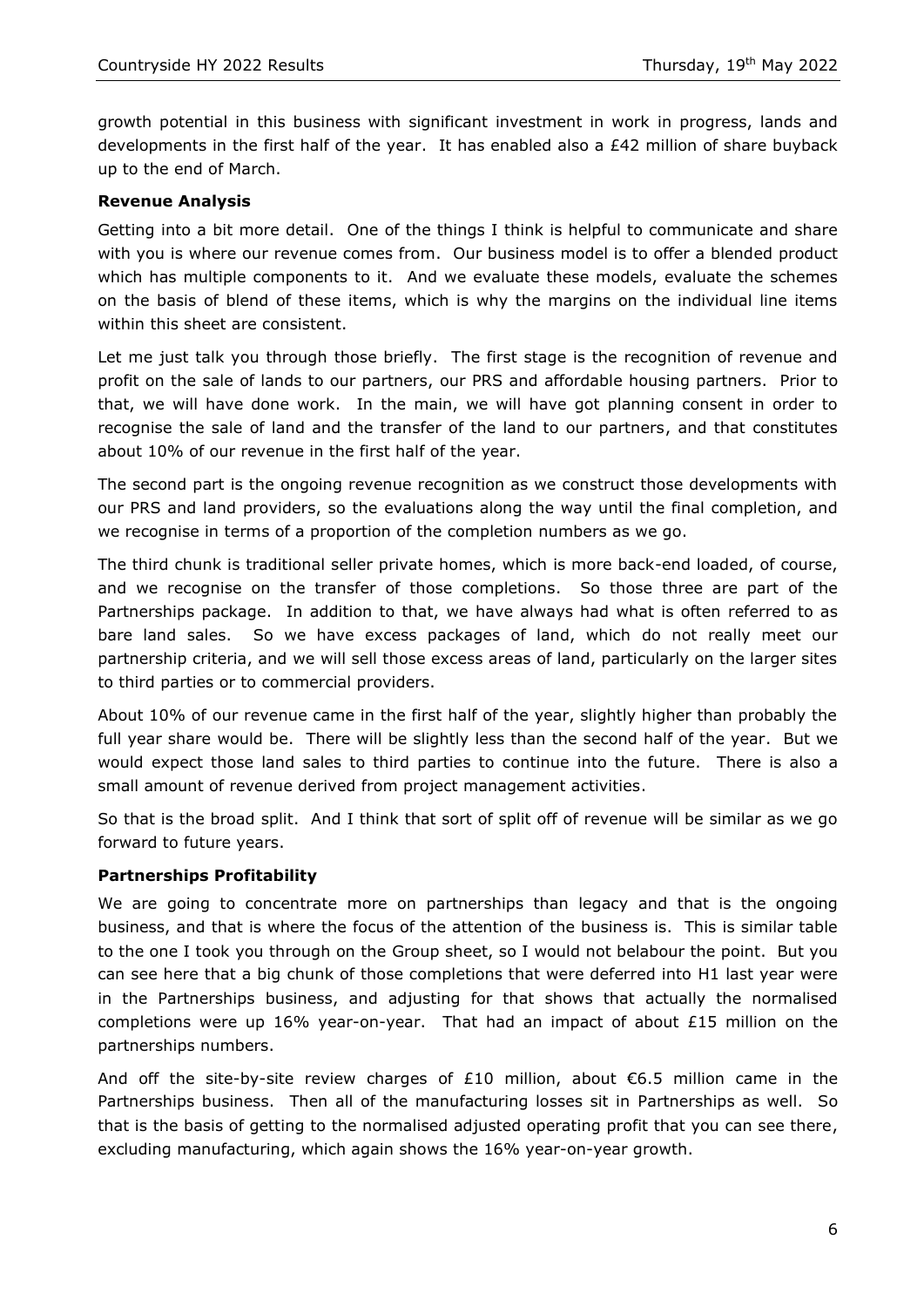Picking up on the individual divisions within this because we have shuffled a couple of the regions around. I thought it would just be helpful to clarify where the regions sit now.

So within Home Counties, we now have four regions. That business as a whole is performing well. It is integrated the former house building assets that meet the criteria to be Partnerships developments. And that integration has gone. The profits of that business have been on track in the first half of the year. And the regional shift there is that the Chilterns region has been integrated into the Northern Home Counties region.

In the south, where we have a lot of our flagship contracts and several of you have been out to contracts in and around London, Acton, for example, those contracts are performing well. Developments are proceeding well, and we have had a strong first half delivery in line with our expectations.

The Midlands region has consolidated South Midlands into West Midlands. We have now got three regions in Midlands. We had a difficult start to the year but things have improved and they had a strong march in Midlands and encouraging signs for the second half of the year. North also had a weaker start to the year, so overall H1 performance was down. But we can see significant uplift potential in all three regions within the North in the second half of the year.

Finally, in terms of the cost savings, we said before we are targeting  $£15$  million of annualised cost savings. Progress is good on that, where approximately half of those have been identified through the activities around the regional consolidation. And we will see those starts to come in the second half of the year as we migrate to those businesses.

Phase two is to look at some of the border Group costs. So Group overheads, looking at our property footprints, looking at some of our discretionary spend. And that will be a key focus area in the weeks and months ahead.

#### **Partnerships Sales**

I know it is important to have these stats for modelling the business. So let me just run through these very quickly. You can see the split between Private, Affordable and PRS. That split is consistent split with last year. I would expect that a similar split will be seen in the second half of the year. Private may push up a bit, but we are broadly in those sorts of parameters in the second half and going forward.

Average sale price has increased across the board, which includes some element of house price inflation, but the reality for us, because these are blended numbers, is that the geographic mix of where the sales happen has more impacts than actually the inflationary impact. So, for example, in Private, that has gone up, as you can see  $£6,000$  year-on-year, but within that is an increased blend of Northern and Midlands housing. Low in the southeast, with of course average sales prices are lower in the north of England. So that brings down the ASP.

Conversely, in Affordable and PRS, there is a higher proportion of those have been in the London and Southeast area. So that geographic mix has driven up the average sale price in Affordable and PRS.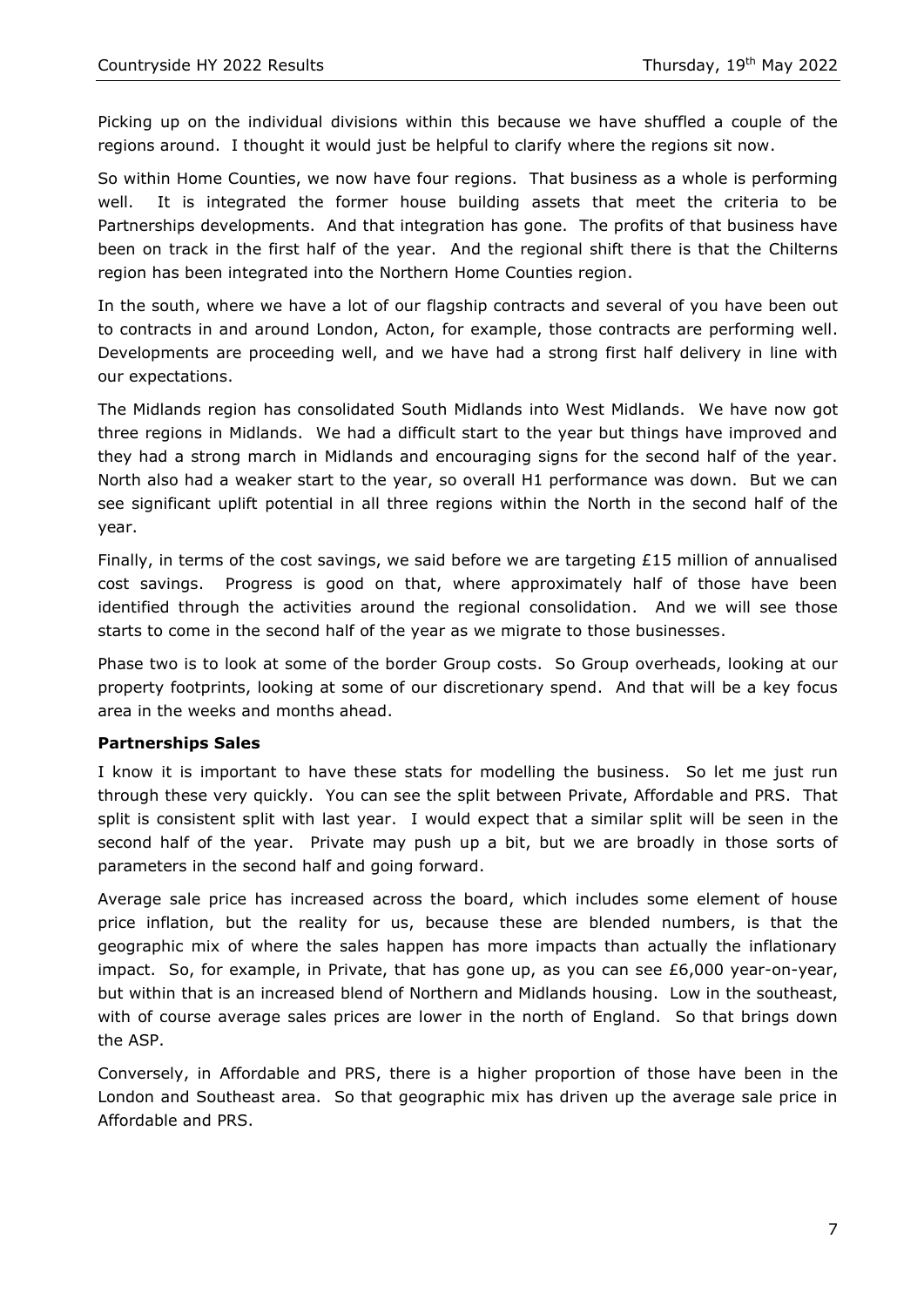#### **Legacy Operations**

Moving to Legacy. In terms of our Legacy operations, clearly, we have had a reduction in the adjusted operating profit for the Legacy business in the first half of the year. But again, the Legacy business has a normalisation impact. So some of those site review charges applied to Legacy and some of the COVID deferrals applied to Legacy, which means that on a normalised basis, actually we were up £5 million in profits year-on-year in terms of AOP.

The realisation schedule remains on track for the £450 million. We have actually done £108 million in the first half of the year. Since there, we previously had a slightly higher number in the H2 number, but it shifted forward into H1. But our full year number for realisation remains the same for this year. We mentioned in the last announcement that there are a couple of sites that we are working through the details on, that we are working through with our partners to ensure that we can exit those sites as promptly as possible. But it may be that they might go beyond  $23^{rd}$  September date. So there is £49 million roughly in that category that where we are looking to accelerate, but it may slip beyond 23rd September date.

#### **Fire safety remediation provision**

Let us move on to the fire safety provision. And the first thing to say is we are absolutely committed to ensure that all of the homes that we construct are safe, and that we are proud of and we will do everything we need to do to ensure that we remediate any buildings that we find do not meet the standards that we would expect.

We took a provision coming into this year of  $E41$  million. And what we need to do is top it up for three things really. The first thing is we have made a commitment to refund the Building Safety Fund, which is worth  $E29.5$  million. That is based on the latest number that we have received from BSF. And we expect that somewhere around half of that will need to go out this year.

The second chunk is the extension of the scope of the pledge. So now we need to go back 30 years for buildings over 11 metres. And that has bought more buildings into play obviously. To do this calculation of the provision, we need to make some estimates. We have got good information but not perfect information. So we have had to come up with the best estimate based on the information that we come up with.

I think one thing that we know is that the £60 million number would not be precisely right. But it is the best indication that we can give at this stage. What we have done is to use consistent assumptions to calculate that £60 million with the assumptions that we used for the £41 million before, and it is around using an expected cost per square metre based on building sizes.

The final element that you have added in is that we have established a dedicated management team to deal with this project. What we do not want to do is have this project distract from our business-as-usual activities and nor do we want our business-as-usual activities to distract us from getting this done. So we have got a dedicated management team. We have appointed the key personnel into that team. We are also going to need to set up a number of project management teams to support that.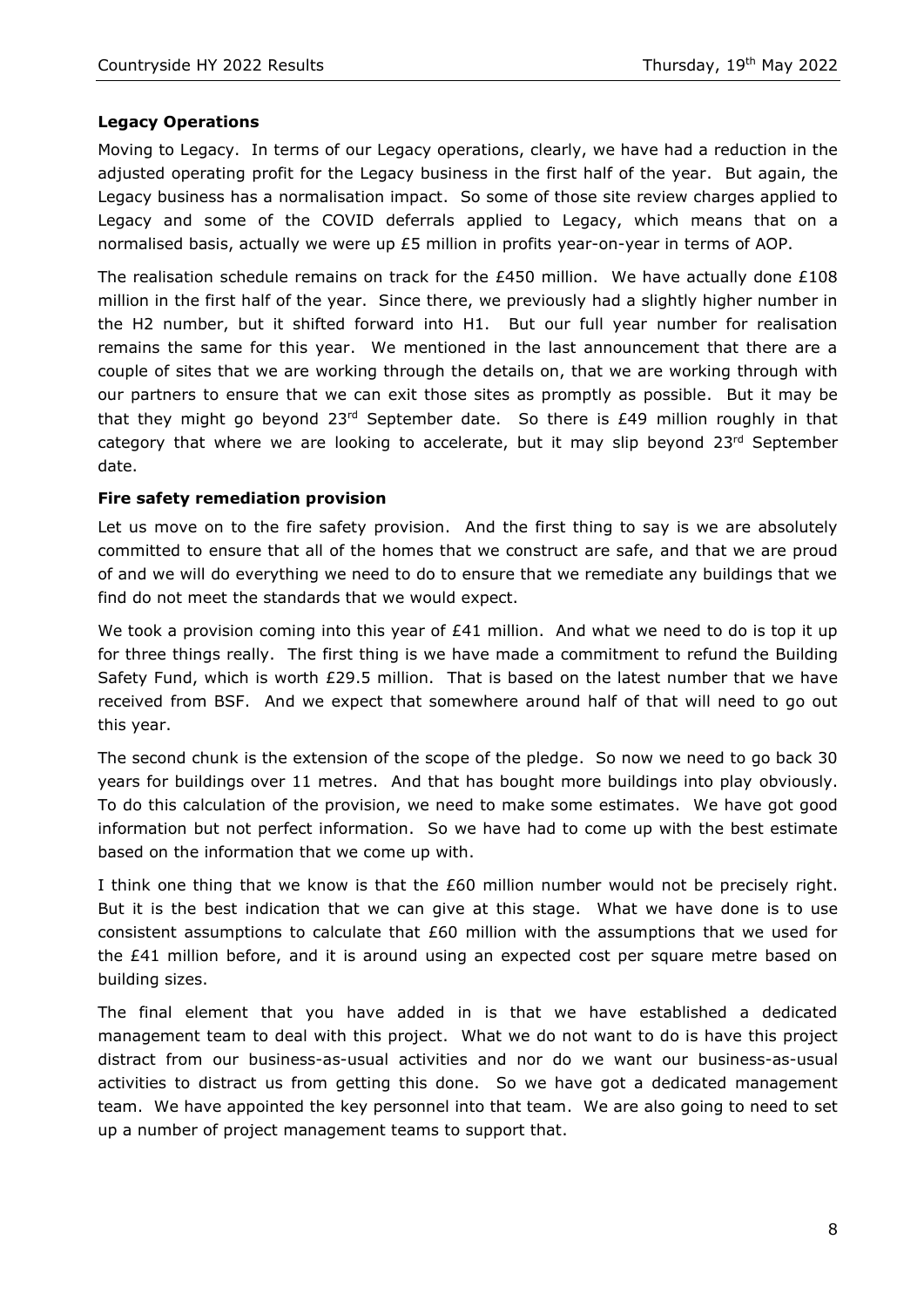So we have put  $E19$  million into the provision for that. Currently, we are saying that we expect the work to be completed over ten years. The precise profile of that is unclear. We have made some assumptions for discounting this provision in the accounts. One of the first things that the team is going to be looking at is to try and get a sense on the priority areas so we can come up with a more meaningful profile and really understand what the cash implications would be over the next six to 18 months as a starter.

#### **Adjusting items**

So that is the first of the big adjusting items, and one that has cash associated with it. We mentioned in the April announcement that we have taken a provision of £5 million for closing out the costs of former Westleigh sites, where it has become clear that there are further remedial costs that need to be put in place. So that will have a cash component to it over the course of the next six to 12 months.

In terms of the other pieces that were non-cash. So first of all, it was clear and became increasingly clear during the site by site review that the Westleigh acquisition underperformed expectations. We have gone back. We have done all of the formal accounting steps to reassess our forecast for that business. And the conclusion is that we need to fully impair our goodwill, which was around £72 million and take a partial impairment on the customer relationships intangibles that sit related to Westleigh.

The second chunky item of non-cash is  $E22$  million for a particular site that we have referenced in prior presentations, where the Board has concluded that the sites to continue through to full developments of that just are not going to bear enough return or create enough return. So we are going to cut our losses, and we are going to exit that site, which means writing off  $E22$  million on the balance sheets. So  $E219$  million in total of adjusting items.

#### **H1 Cashflow**

Let us look at cash flow next. So we tried to break our cash flow and simplify it into three chunks. So first of all, the cash going into our Legacy business, then our Partnerships and then our corporate activity.

We have touched on the  $£108$  million that have come in from Legacy asset realisation in the first six months of the year. We have also made  $E32$  million of adjusted operating profit in Partnerships generating underlying cash. What we have chosen to do with that in the first six months of the year is invest significant amounts in land, paying off land creditors, and also investing in further developments. About  $E84$  million of the  $E132$  million is pay for land purchases and settling land creditors, with the balance about  $E48$  million being about construction and development expense. So this will lead to future profit as we bring those sites to completion.

So net outflow and Partnerships in Group that we paid £5 million of tax. Perhaps this is the time just to mention on tax that as a result of the adjusting items, we got a significant tax credit. As a result of that significant tax credit, we would not be paying any cash in the second half of the year. Going forward on tax, we have got the introduction of the RPDT, which is an additional 4% tax for developers, which comes in from April 2022, and hence will impact our effective tax rate for this year.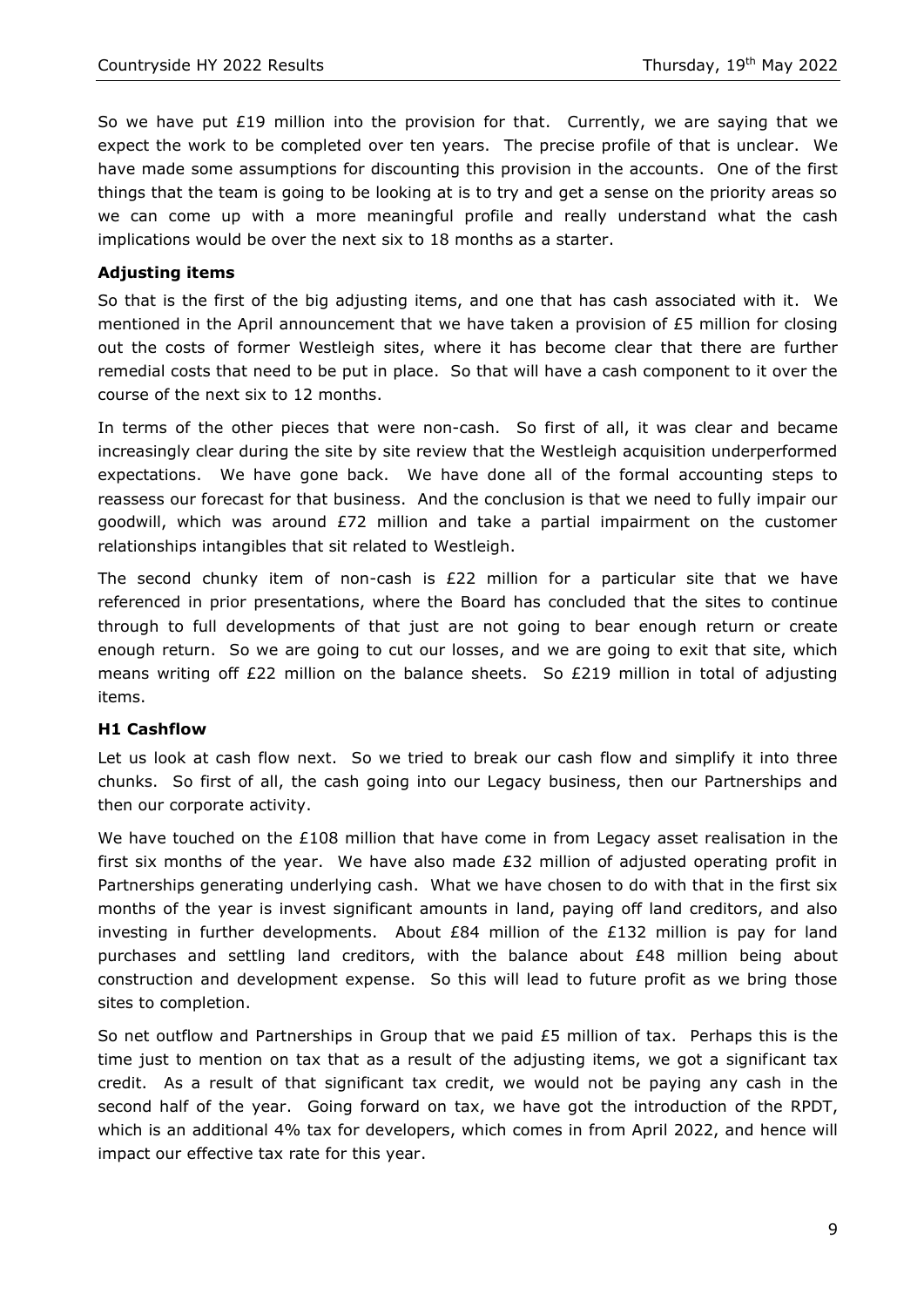And of course, we have got the corporation tax rate going up in April 2023, which will add 6% to the ongoing tax rates. But we will get half of that in next year's numbers.

So then finally, we have chosen to distribute  $E42$  million of share buybacks in the first six months of the year, leaving us with a  $£10$  million closing half year cash balance. It is also worth being clear that the end of year balance is not representative of our average debt. So during the course of the six months, our weekly average net debt was £104 million. And that is because a lot of cash comes in, in the last few days of the period.

During the course of the six months, we carry around  $£100$  million for net debt, which comes from all of that steady build up, the steady land and WIP investments. So as we make our cash flow decisions, we look at our financing needs. It is important for us to focus within the business on that average weekly debt position and our peak debt position.

In terms of financing, we have got several of the banking syndicate in the room with us here today. We have commenced discussions for an extension of our  $E300$  million RCF. It currently expires in May 2023. And we are confident we will be agreeing an extension during the course of the summer.

#### **Summary balance sheet**

I would not take you through the balance sheet line by line. You will probably be relieved to hear. What I will just do is point out that the principal movements on net assets are things that I have touched on before. One is the write-off of intangibles. And the second is the fire safety provision.

We have seen Legacy assets come down but they have been broadly offset by the Partnership Assets building up with the cash flow that you saw in the previous charts. Our ROCE for the half year is 15.6%. That is up significantly from last year. Two things there. One is in last year's numbers, we lose that COVID deferred completions piece that I talked about earlier, because it smooths out what we have lost in H1, they gained in H2. So like-for-like, the ROCE has really gone up through an increase in returns. So our last 12 months number is £60 million ahead of the last 12 months at this time last year. So that is the principal driver of ROCE increase. Also somewhat bizarrely are ROCE benefits from the fire safety provision, because provision forms part of our net asset value. So the more you provide, the more your ROCE goes up. But the principle driver, of course, is that return.

In contrast to that, ROCE is someway short of the targets that have been talked about externally. One of my priorities in the second half of the year is to get under the skin of that, as I get into the business to understand what the true ROCE potential of the business is, and also to ensure that we're setting and managing ROCE in the appropriate way, so that we're not using accounting methods to maximise ROCE.

A couple of concluding slides. H2, as I mentioned earlier, has got significant growth on H1, and this slide brings out in partnerships just the extent of that growth, and the positive amends of the partnerships business. So, we're looking at 34% year-on-year growth from last year's second half to this year's second half, to deliver on a normalised basis, £80 million of profits in the second half of the year. This forecast is based on a site-by-site detail review which John led earlier in the year, so we have clear visibility on exactly where this is going to come from. That's not to say that there won't be timing risks, but as we stand today,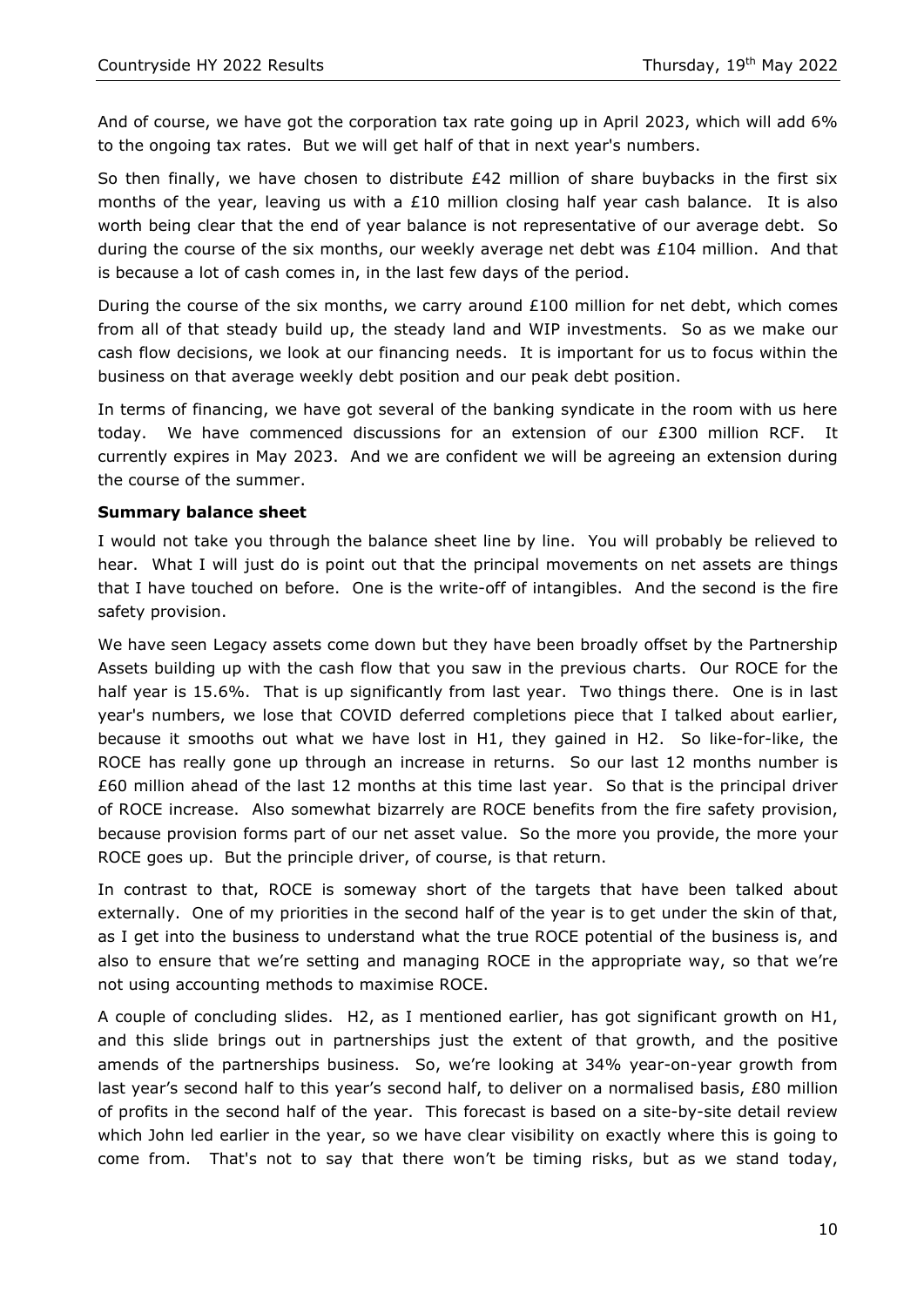management is confident of the delivery of that, and that there's sufficient contingency within the numbers to deal with some timing delays.

#### *Outlook*

And finally, from me, the outlooks. I'm putting it all together for the outlook for the group as a whole for the year. You can see in the bottom right-hand corner of this chart that we are maintaining our guidance of 150 million for adjusted operating profit, with 103 to be delivered in the second half. The 80 that you see on the first two lines there for the second half forecast has got 20 coming from the Homecounties division. And the Homecounties division is one that you may recall we talked about delivering 60 million pounds of operating profit at previous presentations, and we remain on track for delivering that.

In terms of legacy, we'll see it wind down over time. But what we're left with as a normalised number for the year is 170 for the year, and that 170 doesn't include the annualised cost saving of £15 million that we're expecting to get from the current initiatives. So I think I'll leave you with that thought and pass back to John. Thank you.

#### **Operations**

#### John Martin

#### *Chair, Countryside Partnerships Plc*

#### *Operations*

Thanks Tim. I've really got to go over the financial slides there again [inaudible]. Let me talk to you now about operations a little bit, and particularly what we're doing to improve the business, what we're going to focus on going forward, and where we are winning. The first thing to say, look, just in terms of progress and operations, and the challenges that we identified in the site-by-site reviews – they are very clear, right? The actions that we need to take to resolve those things are unambiguous. All of them are actionable by the current team in the business, and many of them are well under way. The regional consolidation Tim touched on, that's complete, and that will improve the focus, and concentrate our resources, both our teams resources, and also our financial capacity. We are not withdrawing from servicing any part of the country. I want to make that very clear. Any part of the country that we currently service, we're going to carry on servicing. We do not expect that consolidation to lead to lower growth. The clarification in the group roles, Tim touched on that. That's quite normal. It is absolutely appropriate in a group to think very carefully what should we do in the regions, what should be done on a more centralised basis. We're going through, now, that analysis.

#### *Controls*

And with regards to controls, I've just touched on two things. One is the performance process now. That is becoming the promise review process I should say. Tom, me, Tim, in future it will be Phil and Mike with Tom and Tim. That now is becoming embedded, and we are bringing an even more diligent approach through the investment appraisal process. As we resolve the legacy issues now, the whole mindset is making sure that we don't distract our teams from focusing our energy, our resources, our capital on the development of our core partnerships business.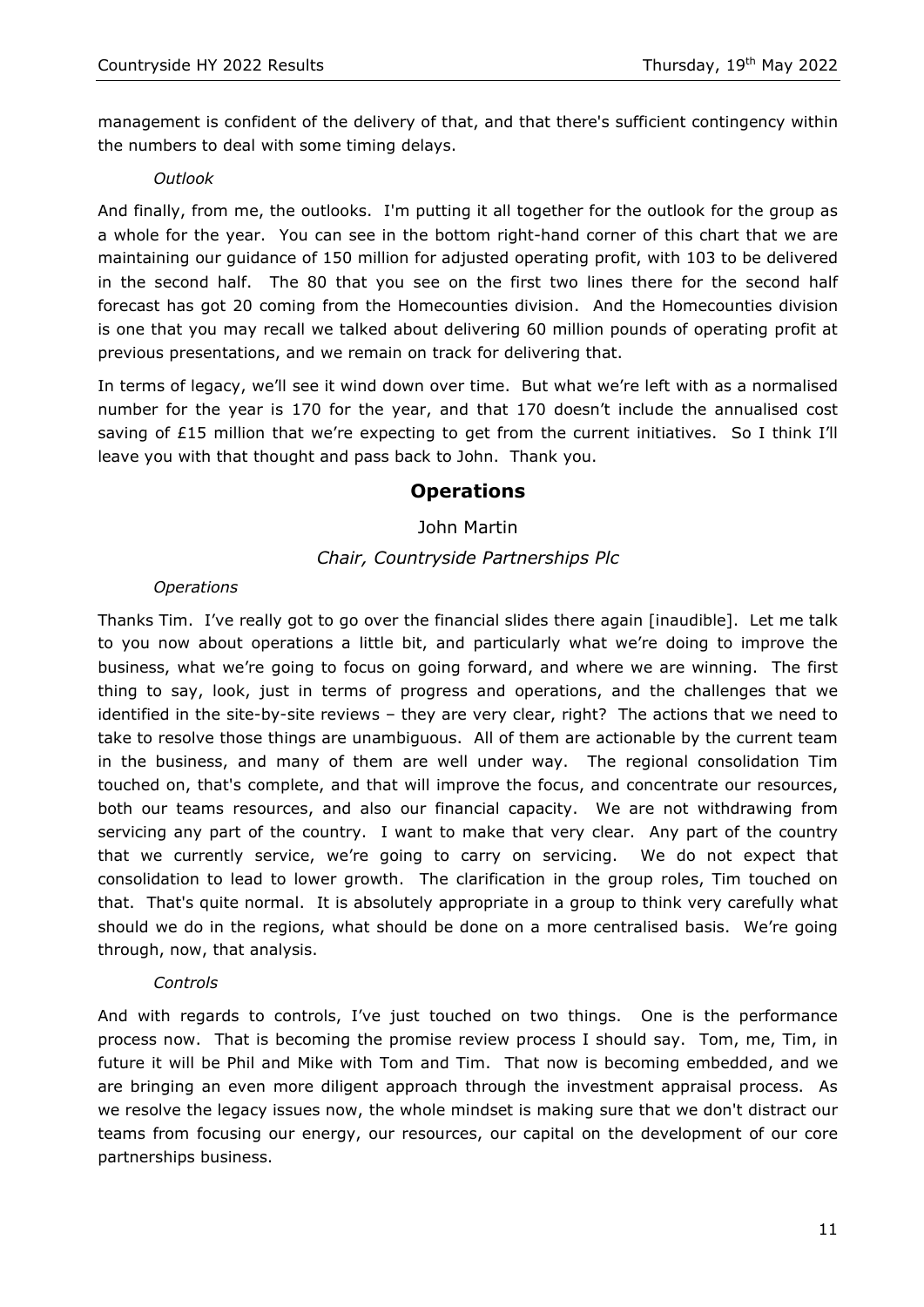#### *Manufacturing*

I'll just touch briefly on manufacturing. We said on  $7<sup>th</sup>$  of April, manufacturing operations, they lost money in the first half of the year, and with the opening of the new Bardon facility, we have got very substantial excess capacity here now, way beyond what we're going to need for the foreseeable future. We are looking now how to use that capacity best and how we can get the operations back to profitability as quickly as possible. We're going to complete that review now within the coming weeks. I am very encouraged. We've now got a very clear view, today, of the challenge, and of the range of operations that are available.

#### *Priorities*

Priorities. What are our priorities going to be now for the foreseeable future? Firstly, we're going to drive the operational performance to make sure that we meet our financial objectives including the outcome for this year. Phil Chapman's team in the Homecounties, that is delivering, absolutely according to plan. Similarly, Mike's team in the south. We are building our capabilities in the north and the midlands, and some of that step up that you saw in Tim's charts, and the single biggest element to that step up is actually going to be in the north. We are investing in quality opportunities where we've got the capability to deliver. You know we've got the new regions in South London and the south west. We need to make sure now that we're getting the returns from those new operations. We are pressing on and reducing the cost base, making sure that we don't leak a value lower down the PNL. Another priority is to strengthen our controls. We are realising low return assets and investing in higher return assets. Do that effectively, we need to continue to bring more focus on the investment process. That is the moment of truth for developers. The third set of priorities is to leverage our assets, most notably, leveraging our great associates, making sure that we align them to maximise the use of our fantastic land opportunities.

#### *Leadership*

So that just brings me on to leadership. Let me just touch on this. After completing the site by site reviews, I'm going to step back now into my [inaudible]. Mike Woolliscroft and Phil Chapman are going to lead as co-CEOs in the interim period between now and when the new CEO starts. Phil is going to take a more operational role, and particularly support the regions in the north and the midlands. Mike will chair exco and be responsible for the group functions, and will be more of an external phase as well for the company. Some of you already know him because he does a lot of site visits and those types of things. Phil and Mike are both very capable. They're highly trusted executives, and they work well together. That's very important for the board. I'm absolutely delighted that they are both stepping up to the plate. They will do a fantastic job for this company. All right, they already, today, managed two-thirds the PNL of this company. Of course, they're going to be well supported by Tim, now seven weeks in. And I'm sure you'll get the view today. You know, Tim is absolutely getting traction in this business, very quickly. On the CEO search, we've got some really good candidates. We'll let you know as soon as we can, and as soon as we get down to the chosen one.

#### *Business development*

Let me just touch on business development. Business development isn't always in the headlines, or the headlights of the business, but it should be. On this chart here, this is some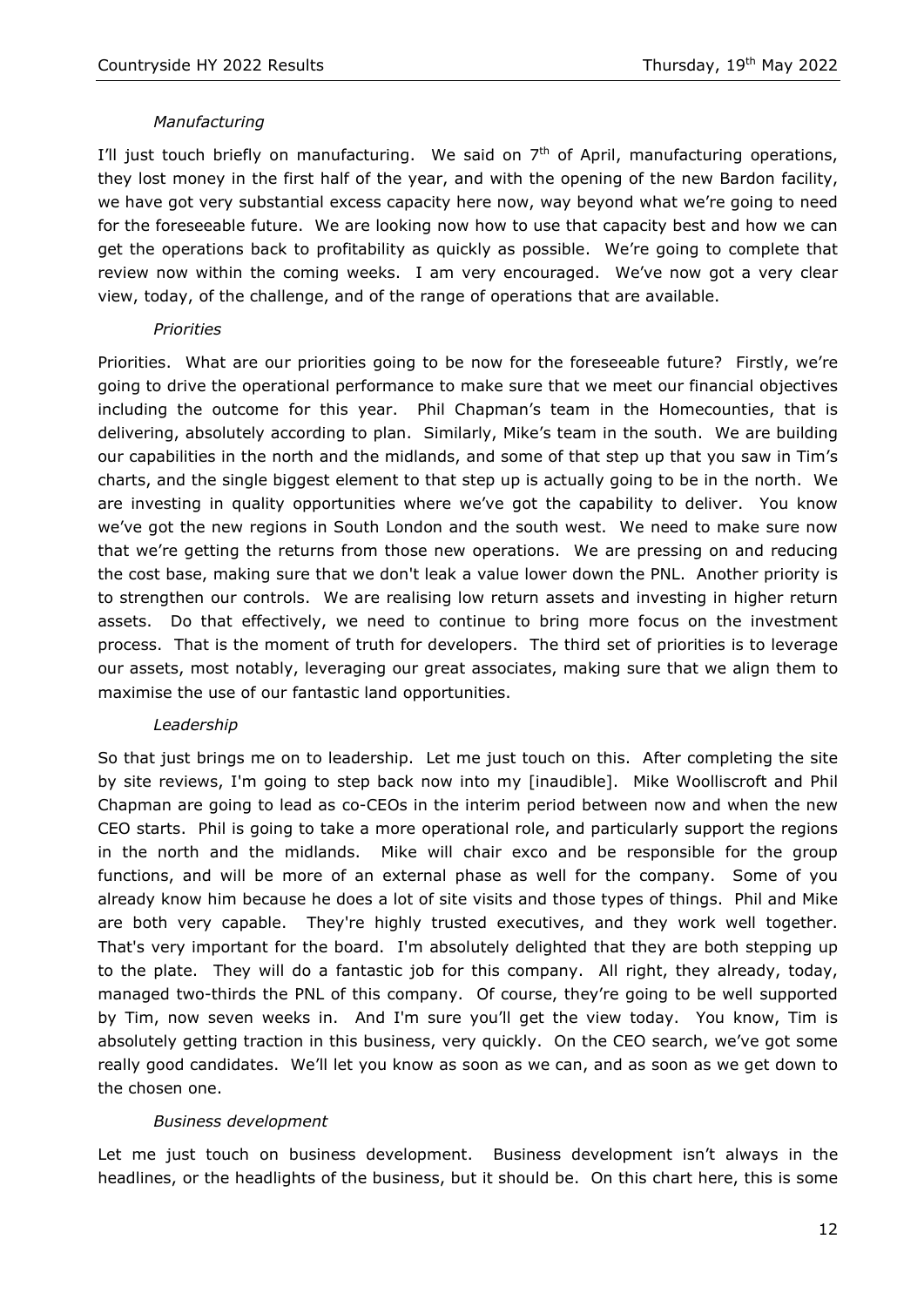of the business development that we've been doing this half year. And it's in the pipeline. It's two things: one, where we've chosen its preferred bidder, and the other is where we've moved through planning and start on site. Those are two big sort of milestones in our pipeline. Quite a number of these are being done in joint venture with our partners. I mentioned before, we are very proud of both of our desire and our ability to work collaboratively and to achieve win-win outcomes with our partners. There aren't a lot of business that can do that, and there aren't a lot of businesses that embrace doing that. I can tell you like Countryside do.

These are not all of the projects that we have brought to fruition over the last six months, but if you add up all the plots on this chat, and then you adjust for the JV's, which we've noted there sort of four or five in the JV's, this comes to over 8,000 Countryside plots. Just to give you a sense, you know, we used about 2,000 plots in the first half of the year. That was just an indicator of the investment and the growth, and the health of our pipeline. This is a pipeline to be proud of. This is a very enviable list of opportunities. Let me just touch on a couple of them in a little bit more detail. Rivers Edge, this is a large site. The former SpektreWorks for those of you who know, it's right in the centre of Warrington, close to Bank Quay station, so great transport leads. It's completely wood panel like all of our houses in the north or the midlands, and those wood panels have not got far to travel from our Warrington facility. So we're developing 513 homes here, in partnership with Torus, who are the largest landlord in the northwest of England, and Sigma, who are taking the PRS units. Good side, good development value, good margins, good target return to our capital as well.

McGoal. This is Eastbrook Village McGoal. We're actually very pleased to invest in this site. And McGoal is Sefton in Merseyside. We've had this site under option for a long time, so it is great now to be breaking ground here on this site. We're developing 408 homes here, and we're also investing a further 3.2 million in the local community where we're doing some very valuable habitat and environmental work again. Good rocky site, really pleased to be breaking ground now in McGoal.

Great Haddon. This is a new community in Peterborough that we're developing. There is a real need in Peterborough for good quality affordable housing. We're very proud to be working with Cross Keys homes. Cross Keys is a community benefit society, and a leading provider of affordable homes in that region. And it's also our first scheme with legal and general suburban built to rents, so we're very pleased to be working with those partners on our project in Great Haddon. Again, very good returns here expected from that project.

I'll move down a little bit further south. This one here. So Colindale, this is the site for those of you who know it, you shouldn't know it, of the former metropolitan police centre in Barnet. Here we are a preferred bidder to develop the 870 homes in partnership with Optivo Housing. Over 60% of the homes here are going to be affordable. Local amenities, there will be retail on site, community space, cycling, nursery facilities, all the stuff that the community wants and needs, and has talked to us about. We're also going to be working here with local advocacy groups, including black professionals in construction and women in construction. That's really to support and help drive the support for London's diverse communities, and to help to develop a thriving community here at this site. Look, I hope those case studies provide a quick reminder here of what we're trying to do. We're trying to build sustainable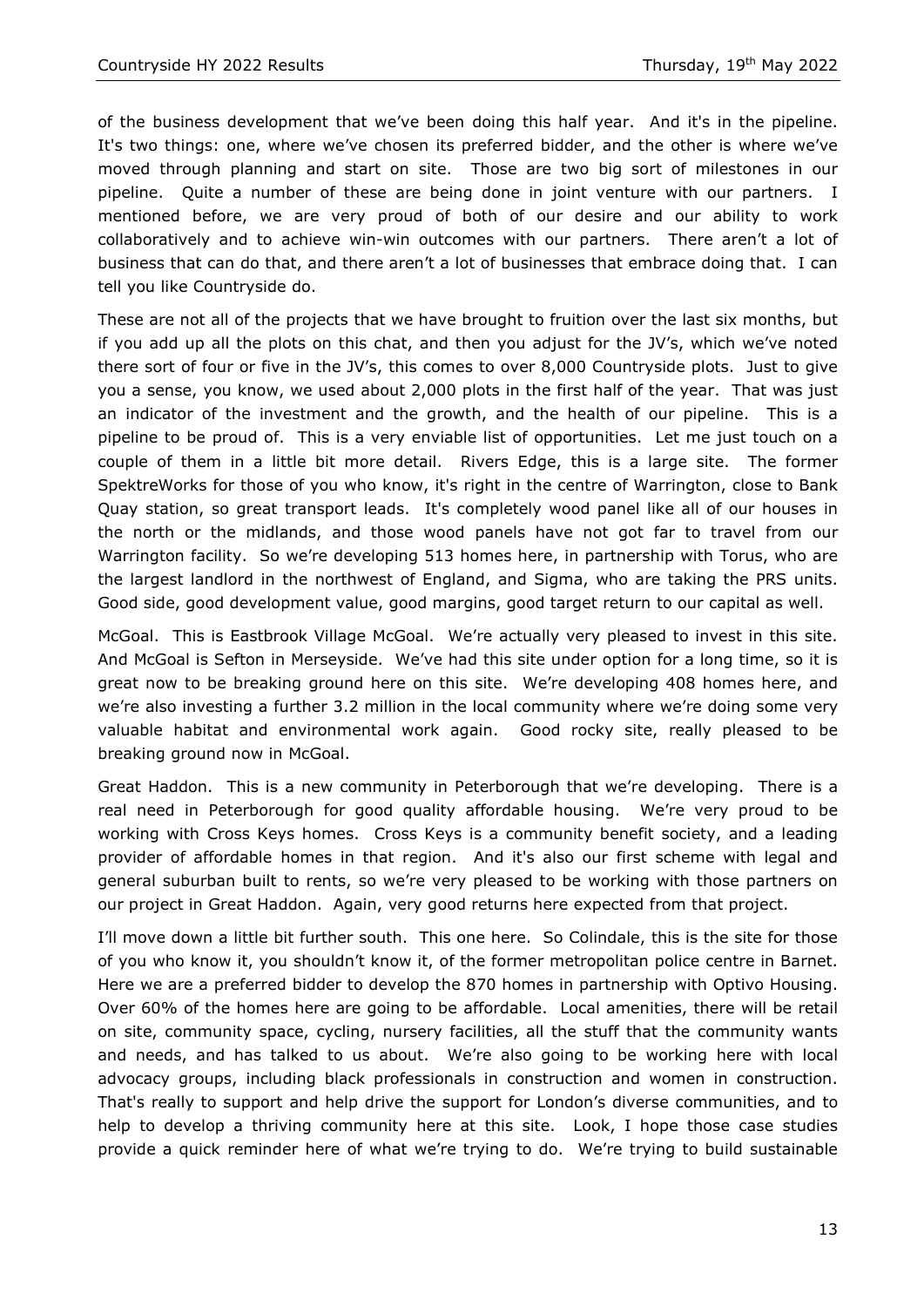mixed tenure communities with great place making in partnership with local communities, with local public and private sector bodies. Quality homes at affordable prices.

The contract wins and investments that we've been making, they will convert into very good growth. This is absolutely apparent if you look at this chart here over on the left-hand side of the chart, this is the forward order book. You can see that's up by two thirds compared to a year ago. Now part of this growth reflects the conversion of the former house building business. That's going to contribute, as Tim said, £35 million of profit this year on the way to at least £60 million of profit last year, which is exactly what we told you and other shareholders last July. On the right-hand side of the chart here, you can see the very significant investment that's gone into the operating assets of the partnerships business over recent years. That includes the step up in 2020 regarding the relevant home counties assets, but also includes the investment that Tim has talked about over this year.

Just a reminder, quite a few of these assets have not yet been brought into production. They are not yet generating the sales and profit that they will generate over their lives. These are assets that will generate significant profitability and significant profitable growth in partnerships in Future.

#### *Pipeline*

This is the pipeline. We've got a great pipeline of new opportunities. And we went through this in very considerable detail by the site-by-site reviews, so this has been well and truly scrubbed. The plots that own and control here have got a gross development value of £14.7 billion at a gross margin just over 18%. That will generate £2.6 billion worth of gross profit.

#### *Capital allocation*

Let me just touch on capital allocation. Just a reminder of what we s-aid last year on capital allocation. So these were our priorities that we set out last year. We aim to operate with a net cash net debt range of plus and minus one times operating profit at any point in time. Okay, so zero plus or minus one is fine. Then as we generate cash going forward, the first priority is to use that cash to settle legacy liabilities. We're going to continue to invest, but we're going to be very focused on returns, and we're only going to invest where the risk return profile is attractive. I hope today you'll take away we have a really good pipeline, and really good opportunities, including those 8,000 plots in the first half. We have no end of fantastic opportunities. So we should be really selective about where we're putting the money. As we generate surplus cash, we'll return it promptly to shareholders, in the most appropriate way for the foreseeable future. As you know, that's going to be via share buybacks. Tim is taking you through the cash position.

#### *Outlook*

So let me just move on to the outlook. Look, our guidance for this year, as Tim said, that's unchanged. Our private home sales are substantially forward sold. There are a small number of PRS in affordable transactions still to complete, just what you would expect given our outcome. Next year, we do expect to make further progress. Next year, some of the investments that we have been talking about are going to be brought into production. Partnerships, home counties of course is going to step up from 35 to 60 million, and partly offset by slightly lower legacy profitability. We do expect to benefit from the cost reduction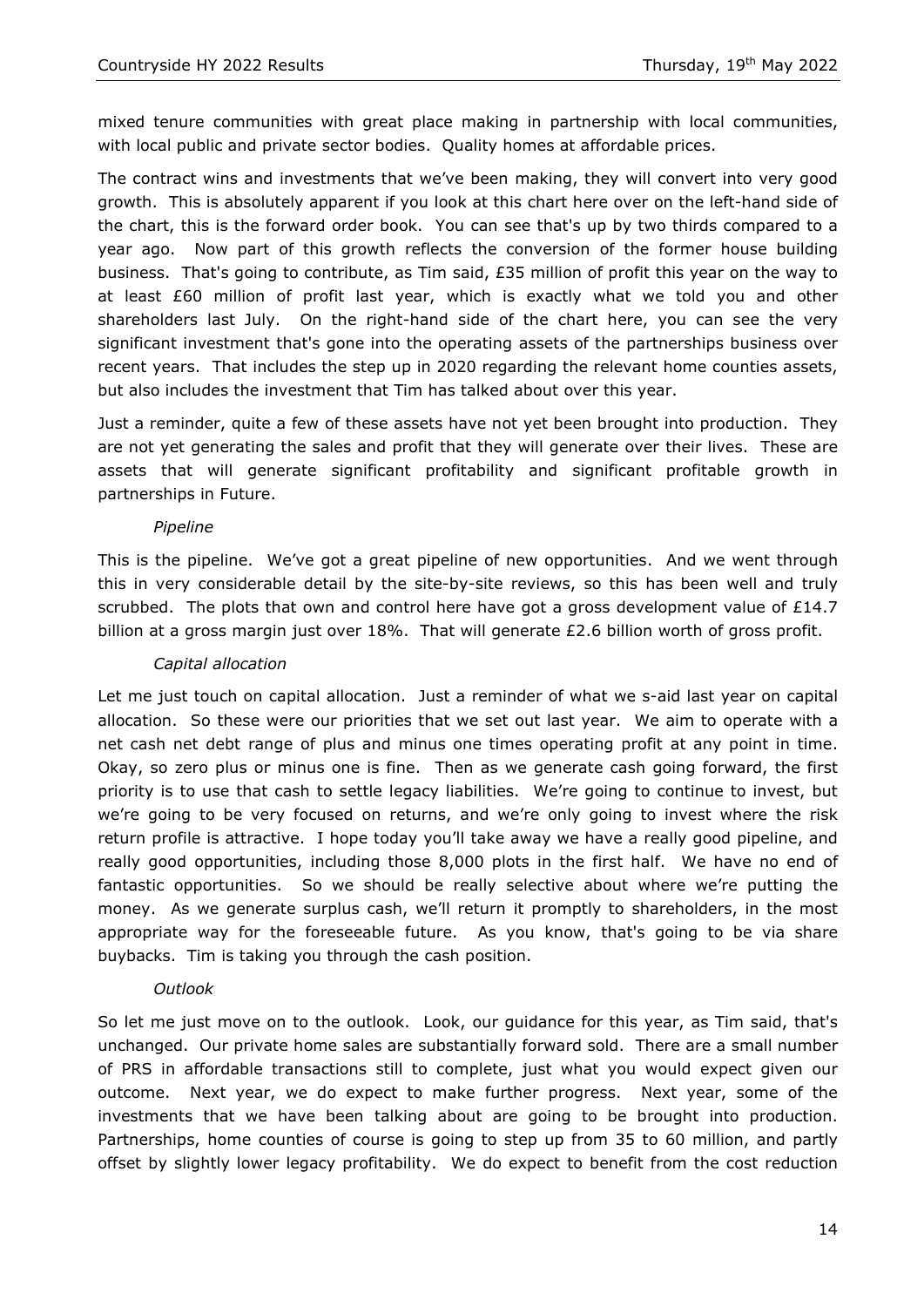initiatives that are underway, and of course, we don't expect to be generating one-off charges like the 10 million Tim talked about before. So hopefully, we will avoid – well, we will avoid that drag on the numbers next year. We will also address the manufacturing issues we talked about earlier. So, just to reiterate the interim highlights. No news since April the  $7<sup>th</sup>$  on financials other than the quantification of the fire safety pledge. Operational progress has been good. I am very pleased with the team for getting on with improving our operations as we identified in the site-by-site reviews. Our proposition to our partners has absolutely been maintained, and our ability to convert the pipeline into profitable projects is really impressive. Finally, we absolutely expect that sharp, sharp clear focus on partnerships to drive significant value for our shareholders going forward. So that is all from Tim and I in the formalities of today, but we're very happy to take all of your questions. You're ready [inaudible 0:49:26]. Quick off the mark. If you could get the microphone, that would be great.

#### **Q&A**

**Johnson (Jefferies):** Perfect. Thank you. [Inaudible] Johnson, Jefferies. Four if I may. I'm sorry, a baptism of fire for you Tim. First of all, page 20, you very kindly give us the second half forecast, and clearly, there's lumpiness in your business. You've got growth come through your Homecounties, you've got legacy, which will be variable. Maybe you can give us a guide and so we don't just annualise that second half number that you've given us as to what we should be doing. Second of all, you've raised 150 million from your legacy asset sales so far. You've told us what you've deployed, and you've shown us in that last statement that it's been subject to fire safety obligations. How should we think about this going forward? Will you not do any more share buybacks until the remainder of that provision is covered, and what can we anticipate in terms of employment going forward. Thirdly, bug picture stuff actually, changing government policy, particularly for you guys I'm thinking the housing association potential right to buy, how that might affect your customer base in terms of their ability to raise money and to therefore be a partner. But also I'm thinking about section 106 changes if that comes through. And then lastly, you're very kind that that you gave us some examples of your sites, and if we look at the return on capital employees that you've given on those sites, they're mid 40's. This one also you haven't given us, and this one above 100. But what should we anticipate in terms of return on capital employed? Are we still talking 40-50% or is there some sort of reset there. And the last one for Peter. Very interesting to see you sitting up there. Peter, I was going to say I don't – Peter, over there. I'm very interested to see you here. I would like to hear what you think you bring to the board, and – yeah. I'm going to leave it at that and see what you can or will tell us.

**John Martin:** Very cheeky there at the end. I think Peter should go first. No. Let me - let's take those in. Let's take those in on that. Go on.

**Peter Lee:** [Inaudible] the first one.

**John Martin:** You definitely have the first one. Yes.

**Peter Lee:** Without going to a specific number, let's start with the – let's start with the 150 from this year. Clearly, as John just said, we're not going to have those site by site review costs for next year, so is [inaudible]. The 10 million of manufacturing losses that we've had this year, we're going to take steps to reduce that, whether we can completely eliminate it or not is to be determined by precisely what those actions are, but we'd expect some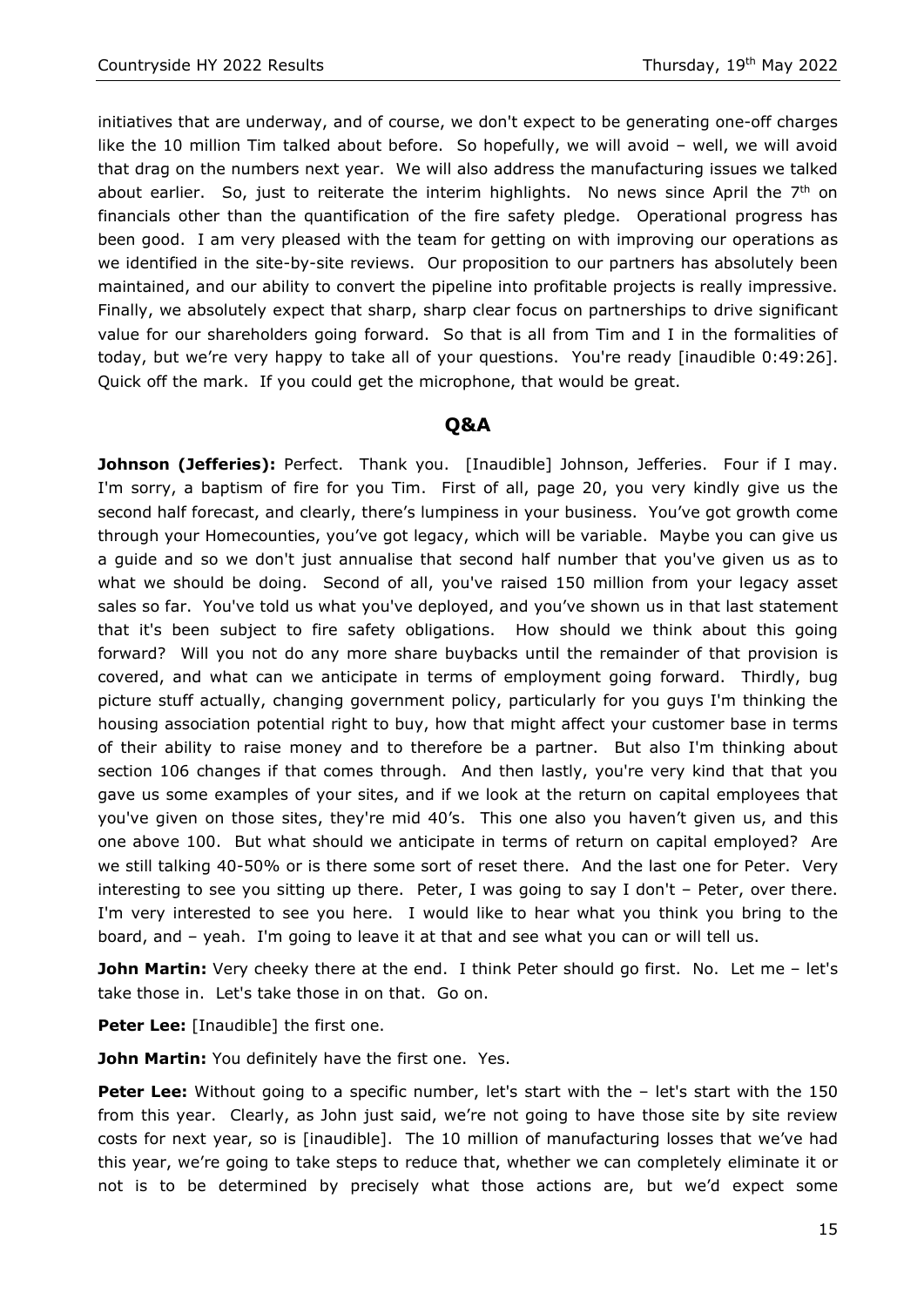improvements on manufacturing losses. The third thing is the annualised cost savings at  $£15$ million which we've said explicitly is not in the 150 this year, and we're going to be driving to deliver all of that this year, to complete that. Then we've got – then the two other components are what comes out of legacy and what goes into partnerships? So on the legacy side, we're targeting £30 million roughly for next year. That's the sort of step-down that we'd expect. And what we're expecting from partnerships is to just slightly more than offset that, particularly with the growth in Homecounties next year. So the net growth in partnerships should exceed – the net of the partnerships growth, and the legacy to climb should be slightly positive. Does that give you enough building blocks? Good. The second one, do you want to take the provision on  $-$  or should I?

John Martin: Well, I think your second question was about what to expect in terms of share buybacks.

#### **Peter Lee:** Yeah.

**John Martin:** Look, we said last year we've got the £450 million. I think the one sort of new piece of new news on that is the – since then, we've provided 25 in the second half last year. I think [inaudible] 109, so it's 130 million of fire safety provisions we've made since then. We just need to see how those play into the cash flow overall, but we are going to carry on with that programme. Okay?

#### Johnson: [Inaudible].

**John Martin:** That's not our view. That's not our view. No. We will continue with the programme. Now, look, does that extend the programme? Yeah, fine, possibly. We'll see, but that's our expectation at the moment. Look, trying to give them a policy we're working through, because one of the things that I have noticed, when you get to my age, governments announce things, and what gets enacted is not necessarily quite the same. That's what goes before. And now, I think net, when we worked through it last week, there were some positives, there were some negatives. But net, you know, net, we remain optimistic. Today, if you take away from government policy and just strip it all the way back to the sheer need for affordable payment, the sheer need for regeneration, the sheer need for high quality reutilisation of brown field sites in the region, regenerations in London and the city centres is just overwhelming. I would be very positive that that – those processes are going to continue. Also, if you look at our major sites in London and the regions, some of these sites are already going to, you know, they take years and years and years. I mean Clapham Park is state, which is, you know, Clapham Park is state, the regeneration is  $-$  I'm only just starting this. It's 80 acres. That's the size of Green Park and Saint James' Park, broadly speaking, combined. It's within a couple of miles of central London, it's a couple of miles from where we sit. It's going to take a decade, and we're doing that in partnership with the Metropolitan Thames Valley. It's going to go on for a long time. So there's a – there is a fantastic underpinning of this business by those sites. We talked this morning about that Beam Park, Beule[?], Greenwich Millennium Village, all of these sites that you know well. These absolutely underpin a really good sort of outlook for the business here. But, you know, and there are some positives in government policy as well. I think the need and the desire of housing associations, local authorities to continue to make sure that, you know, new houses are built, and particularly at the affordable level, which is absolutely where we are focused. That's not going away. ROCE – Tim, do you want to cover ROCE?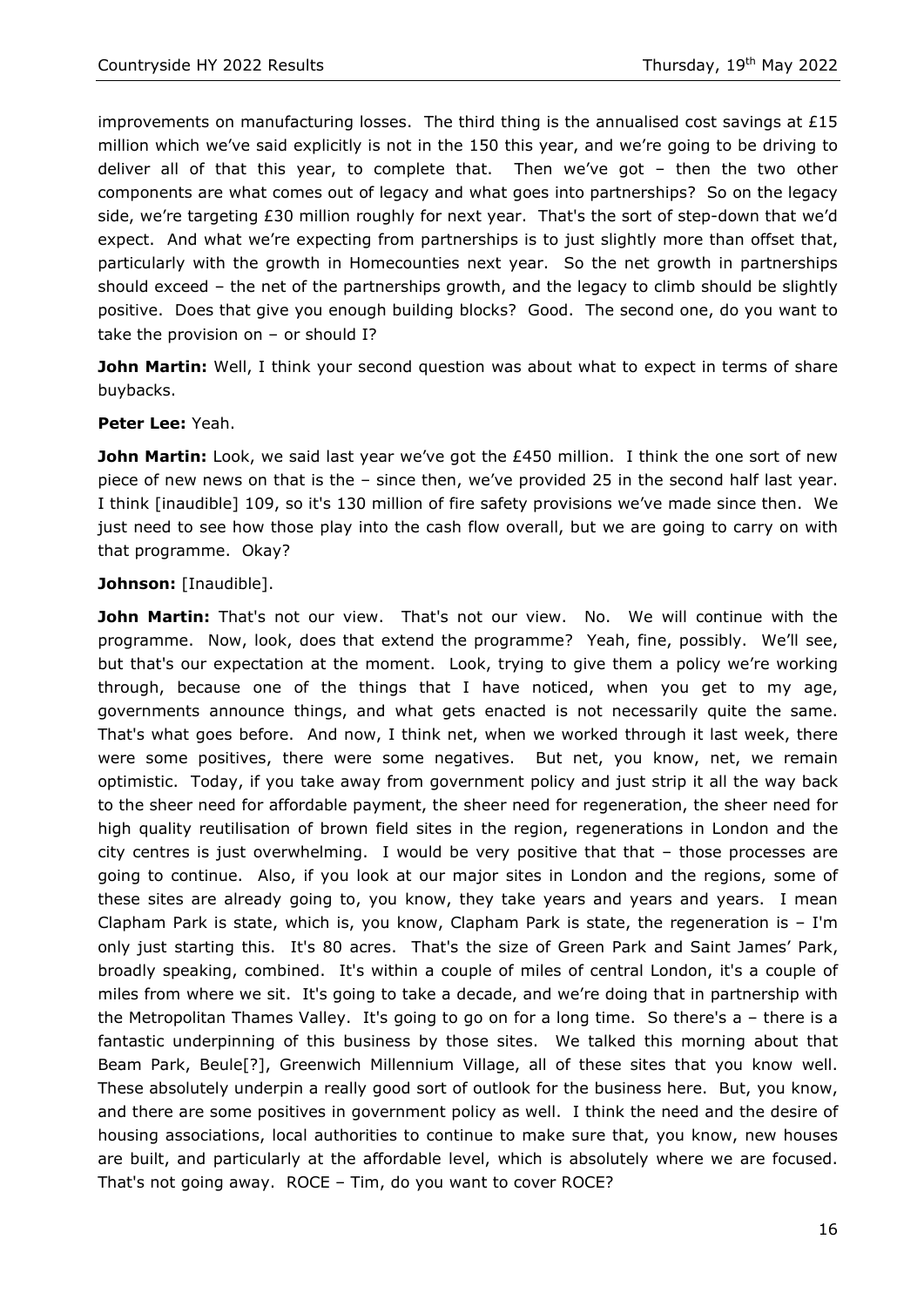**Tim Lawlor:** Sure. So first of all in terms of the 40% or 50%, it's too soon for me to plant my flag in terms of where work is going to be. Sorry about that. What I would say first of all is, the 15.6% we're currently reporting is clearly not enough, and clearly we need to a dress where we get to, but exactly where we can get to is up for debate, and I want to fix the measurement piece. It will be the easier thing to do for ROCE. It would be – what we'd do is to stop investing further cash, and somehow ROCE would go hugely. But we need to be mindful that in going for the ROCE target that we continue to invest in growth as well. So it's finding the right balance of growth margin and ROCE to deliver the best returns going forward. But that's about all I can say at the moment until we've really got an understanding of what commercial levers we can pull, and what the potential is to ensure that we're not setting a target that is driving the wrong sort of commercial behaviour in the business.

**John Martin:** Tim, you've got a great career in politics ahead of you.

**Tim Lawlor:** [Inaudible] John Martin version.

**John Martin:** No, no, no. That was much better than the John Martin version. Look, and then you asked Peter a question. Let me just dip in before Peter gives his response to that question. Let me tell you what I think Peter has brought to the board, and what he's brought to the board is actually exactly what we wanted, and exactly what we expected, which is a candour. Now Peter is very polite. He's very focused, and he brings a candour, and an independence of spirit to the board that is hugely welcome in our board. We had a board meeting earlier this week. One of the question – Peter, I think one of the questions you addressed to me was, you know, 'Is this an elephant in the room?' And I said, 'There are no elephants in the room.' This is the independence of spirit, that is why Peter is on the board. Amanda also brings some very similar attributes, and we're delighted to have them both on board as new Ned's. Go on Peter, give me your –

**Peter Lee:** Sure. The only thing that's allowed there – I'll just say, you know, I'm here as a shareholder as well, and  $I -$  and hopefully it's clear today from the presentation, very optimistic about the significant growth potential in the business, significant operating profit growth potential, and hopefully you can see some of the specific levers to get there now. And also very encouraged by the positive momentum that the business is seeing currently. To answer your question specifically, I'll echo what John said. I think there's really three things that I bring to the board. One is financial expertise. The second is bringing a shareholder perspective and owners perspective to this board, doing the right thing for the owners of this business, and then the third is assisting John in the board in recruiting a great new permanent CEO for the company. So I think these are consistent with what – with what John mentioned when he invited me onboard.

**John Martin:** Peter, thank you very much. We need some more questions please. Yeah.

**Chris Millington (Numis):** Morning everyone. Chris Millington and Numis. There's been a lot of talk about future growth, and you can see it within the [inaudible], but obviously we just rationalise the size of the business. So what do you think the capacity of the business is post the changes, and, you know, is that something which is likely to evolve over the next year or two? Next one is really just an update on build. You know, build, generally how you're progressing, but also do you expect to be off all the Westley sites this year as you previously talked about? And then the final one – actually I might have two more, one is just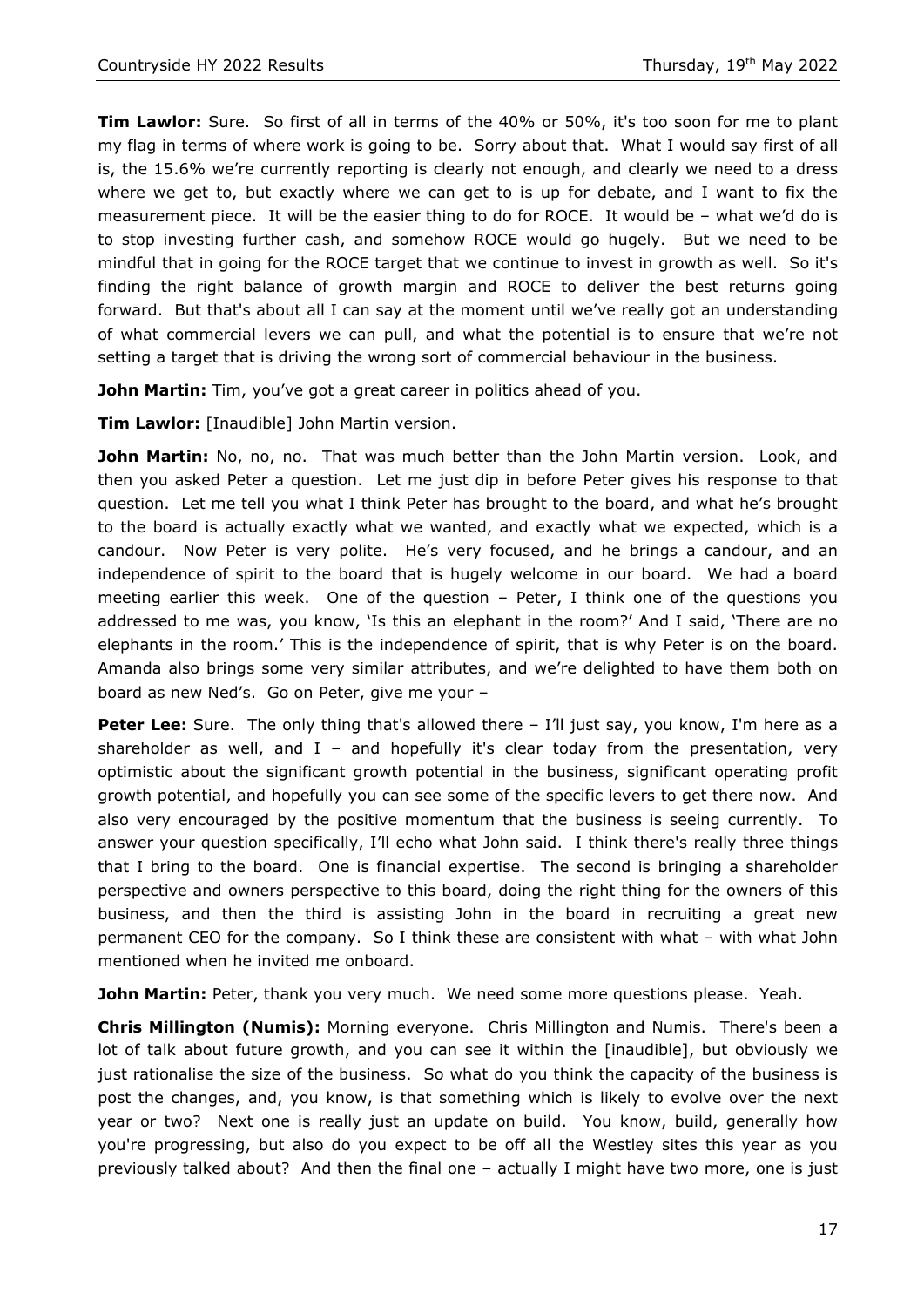really, you talked about trading in March, kind of improving and getting back to earth, you know, a good run rate relative to last year. Can you give any comment on how April and May have continued? Is that a continuation for those months?

And perhaps just a quick comment on Pete, that you've very helpfully given us the average.

**Peter Lee:** Thanks Chris. I mean on the capacity, I'm not sure I've got a lot more to say on capacity than was talked about historically. If you look at the regional, I think previously there was this indication of sort of regionally, each of our regions should be able to generate capacity to generate to build 600 or 700 homes. I'm not quite sure whether that was to build 600, 700 homes net of the joint ventures, because if you did it all in joint ventures, well, that will be 1200 homes [inaudible] 600 homes when you look. So, clearly there is a capacity of sort of how many teams you can manage.

But I would say more importantly is the quality of the operations. And one of the things that I know sitting side by side with you, for those regions where there is a problem, problems – know from my career, my executive career, problems consume most of managers' time. So, the real issue here from the investment side, if you can really understand the risk that you're taking, the investment side, and deal with those properly going through, you'll generate a fewer problems and you will have more capacity. So, part of this is to really focus on quality, quality opportunities, developing out quality assets. I don't have a lot more to add to the sort of number of regions and sort of 600-700 houses per region. And that needs to be sort of our net homes, if you want. But we clearly do that. Now, what does that mean? 600-700 homes would be a dozen sites operating 50 homes a year or eight operating [inaudible] homes a year. Well, that feels like it's more than one show. So that feels – for our current structure, that feels about sensible capacity.

#### **Speaker:** [Inaudible]

**Peter Lee:** Net of the JVs. So, we should [inaudible]. And remember, we do get – the one thing that we do do with all of our joint venture arrangements, we get paid for project management fees. So, there are really sort of two fundamental building blocks of the join venture arrangements. That is the affordable housing operator. Either [inaudible] association [inaudible] provider. They're getting either first bid at the affordable or they go to the affordable at some sort of commercial level. And we're going to build the site out, absolutely as you would expect. And for that, we get a project management fee. So those are the two preferential things that we both bring to joint venture partnerships. And pretty much all of our joint ventures are structured like that. So we need to be building more homes to afford our fee as it were. And that also probably gives more of the capacity to build more homes because most housing builders will say, 'Look, it 50 homes on a site a year, with one showroom if you want' whereas we might be able to do more than that because we have got the PRS and the affordable. They do not need selling on site. That was a long answer, but I hope that gave you a little bit of colour.

Look on the Wesley Site; yes, they will all be complete this year. We will be pleased to have completed all of those sites.

Trading in March, April and May to date, no real difference. We are still encouraged that we will get to this year's number.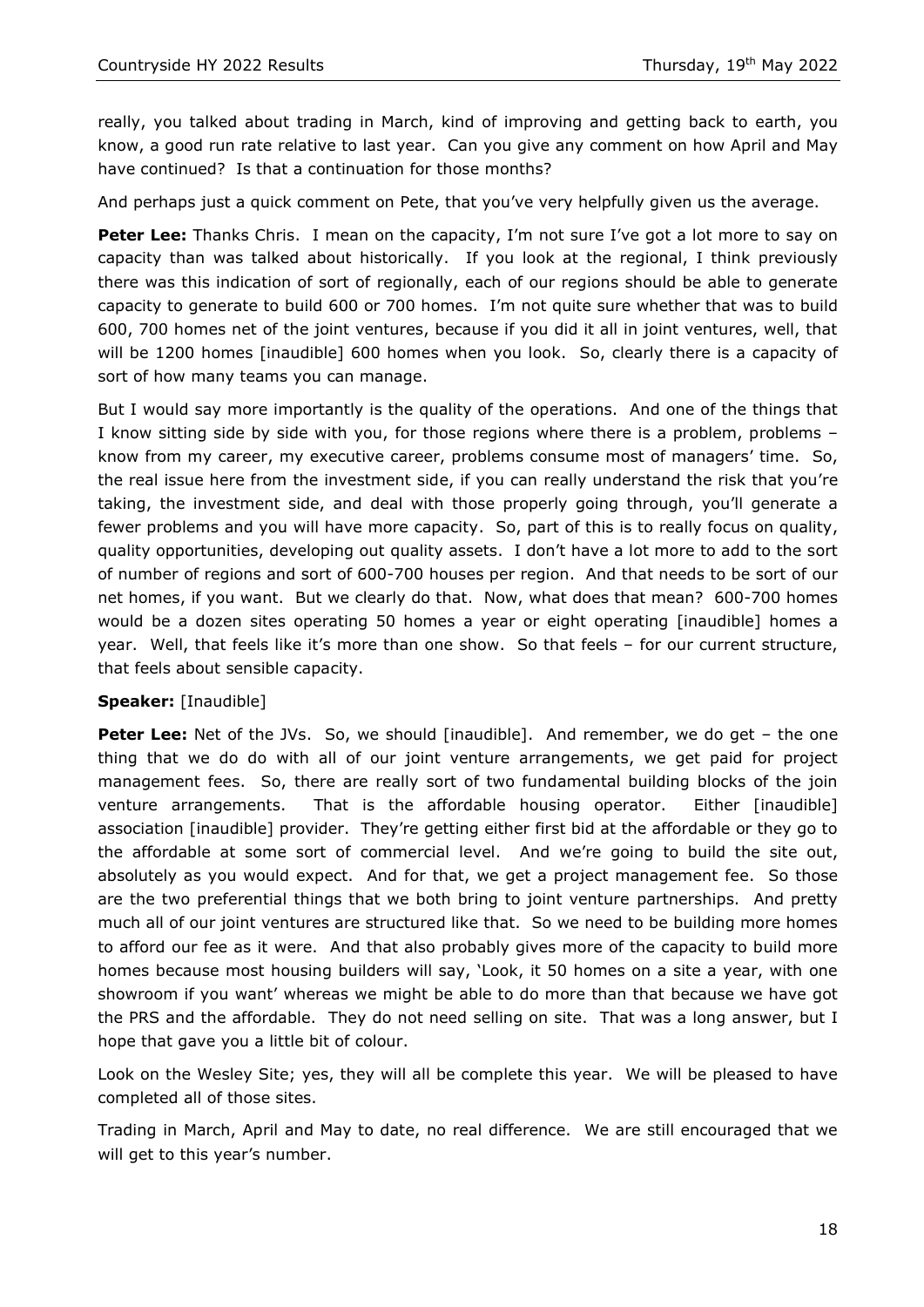**Chris:** It was a fourth one, Peter. I think you know, from the profile of cash I have seen, you can probably model thirty to forty at the highest peak above-average debt, yes. And what we have tended to do is not that significant a volatility in the intervening period. One thing I would say, though, is that since year-end, so since half year-end, so since the end of March we have seen debt returning towards the average debt level. So that same profile seems to continue.

**Emily Biddle (Credit Suisse):** Morning, guys. Emily Biddle from Credit Suisse. I have got two questions, please.

Sorry to come on this because  $I - I$  realise we have got quite far through this presentation without talking about cost inflation for once, but I feel like someone should address it. Could you just give us a sense of, so, if cost inflation continues where it is, where are the mechanisms in the various parts of your order book for passing that on? How does it impact various parts of your business if you are not seeing price inflations with cost inflation increases from here?

And then secondly, I realise that you are too early to talk about long-term return on capital estimates. But if we look at the way that the investment in the partnership's balance sheet has grown in the last couple of years, if we are modelling it for next year, should we think about a similar level of incremental work in progress and land investment? Thanks very much.

**Peter Lee:** So, I will take the first one, you take the second one, Tim, yeah.

Look I am passing on inflation. We are seeing build-price inflation at the moment of 6-7%. I think BCIS numbers are slightly north of that and clearly, it is more runaway with certain commodities; timber and steel in particular.

How do we pass it on? I think if you split our business into two; private and then affordable and PRS. The affordable and PRS we are making sure now that every time we go to the market with affordable and PRS packages, we are asking for a package which is a fixed-price package and a package which has inflation protection measures in them.

Now, the good news is, of course, the whole idea of building out this PRS affordable package is they should not be multi-year packages. They should be billed reasonably promptly. But that is what we are doing. So if we are sending it to  $-$  if we are sending a package out to half a dozen operators, we are asking for two bids, if you want, off each operator. One with an inflation clause, which will be the BCIS clause, by the way, and the other is an identical contract but without that clause. Because then at least we can see should we take it, how does a PRS or affordable operator price it in?

And then with regard to passing it on to the private market, now today, what are we seeing in the private market? Actually, inflation in the regions – the north and the Midlands is running quite – house price inflation – selling price inflation for us is running at quite high levels. I was looking through some of the sites in the north the other day, and there's double-digit HPI in some of those areas.

In London, it is much more muted, and in fact, there's a couple of regions where we have got slightly negative – we have got deflation on some apartments in London, and so there's quite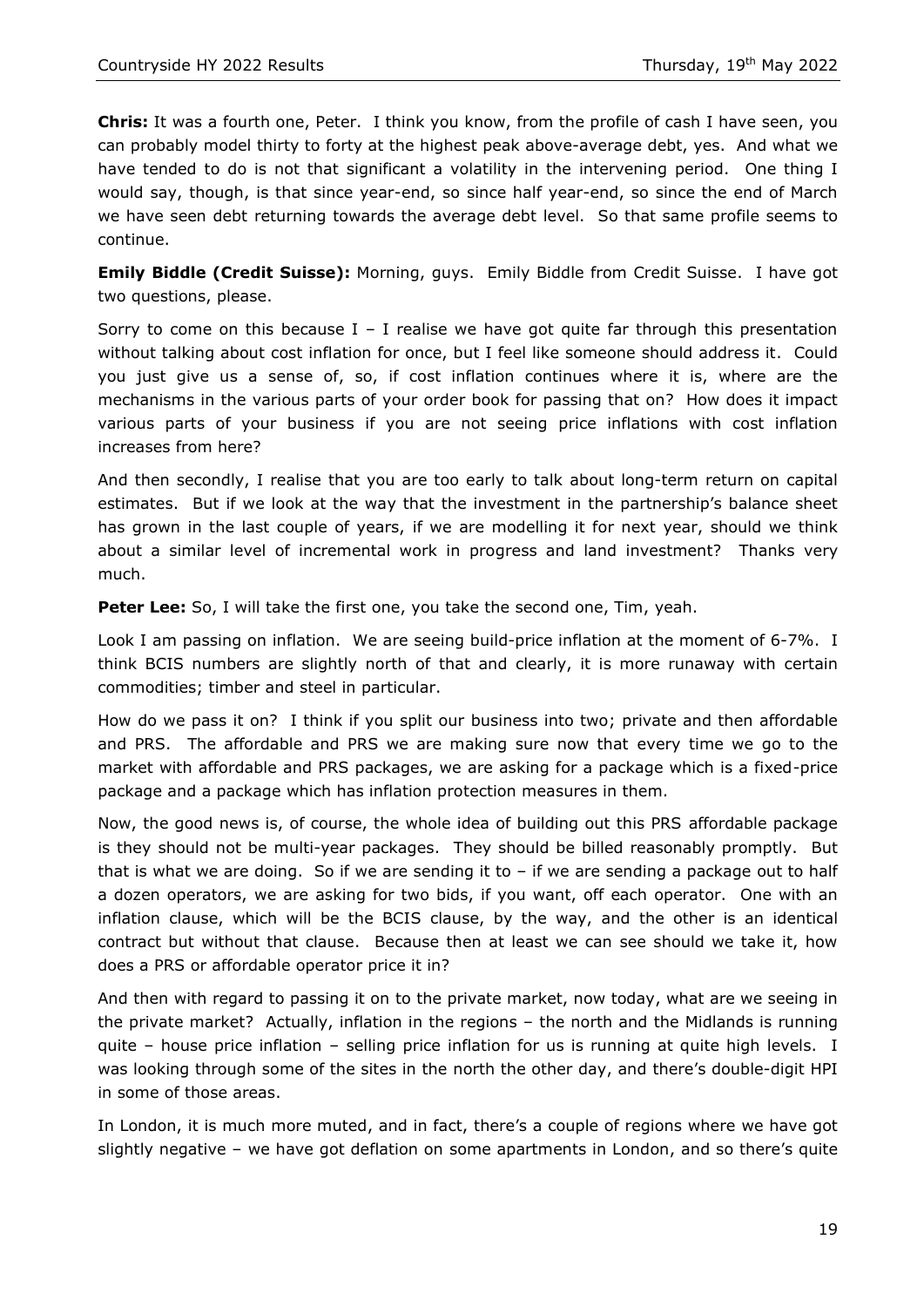a high range. I think if you look at the inflation that we see at the moment, the BCIS forecasts are for that to moderate quite significantly into the end of this into next year.

I think Tom, the BCIS number for March is four, which will be back to more normal levels. I do not know whether that is optimistic or not. We shall manage what we have got here. So does that give you a sense? Affordable on PRS. We will be well covered on all sites because we can take the decision do we take the inflation cover or not. And on the private clearly, we have got the market there to help.

What I would say at the moment we have very few units for stock today. I think last week, Tom, again, we had 19 at the end of last week; 20 units for stock over the whole business. So, there is no market problem for the sale of Countryside Homes. This is my point about there being massive demand. If we had 500 units in stock, I think oh gosh, how are we going to sell them. But we have not. We have got 20. So we do not have to take price reductions. There's no significant discounting happening in the market or the business at the moment. Does that answer that question, Emily?

Tim, go on. Back to ROCE.

**Tim Lawlor:** Well, your specific question around a whip investment. So, you know, obviously, it is tied up with the working piece, and we need to ensure we have got the right capital investment process going into the next year's budgeting that matches with our working needs. But being slightly less vague, I think for the moment, the right assumption is to assume that whip will be largely at the same level next year. So, in other words, while we may still be investing the same amount, we should be getting more back in terms of completion. So, there should be as much coming out as going in. But will refine that as we go through, okay?

**John Bell (Deutsche Bank):** Yeah, morning. John Bell, Deutsche Bank. I have just got two, actually, mainly points of clarification. Just on the manufacturing excess capacity. What is the range of options here? I mean, can you – you can close the site, you can try to sell the site. Could you actually operate the site for third parties? Is there anything else we are missing there in terms of the range of options?

And the second one was just on the fire safety provision. One of the component parts, I think, was 19 million, which looks like its relating to the resourcing the problem. It struck me as a reasonably high number. Is that simply because you think that discharging your responsibilities might take a decade, and that is ten years' worth of annual costs, just to clarify that point? Thank you.

**Tim Lawlor:** Well, done on answering the question – the second – the question. Now, that is exactly right. I mean, we would expect over the ten years that the amount of actual cash burn will drop slightly towards the end, but at the moment, the working assumption is we are going to need that team for ten years, and the reason for blowing it out separately is because they are discrete costs separate from the rest of the business.

**John Martin:** Yeah, I mean, I think just to add to Tim. That is an important principle for us. It is important practically as well. What we do not want is lots and lots and lots of people in the business and every performance review saying, 'Oh, you know, I was distracted by this because…' If you want to bring focus into a business, you know, it is fine. Let us give it its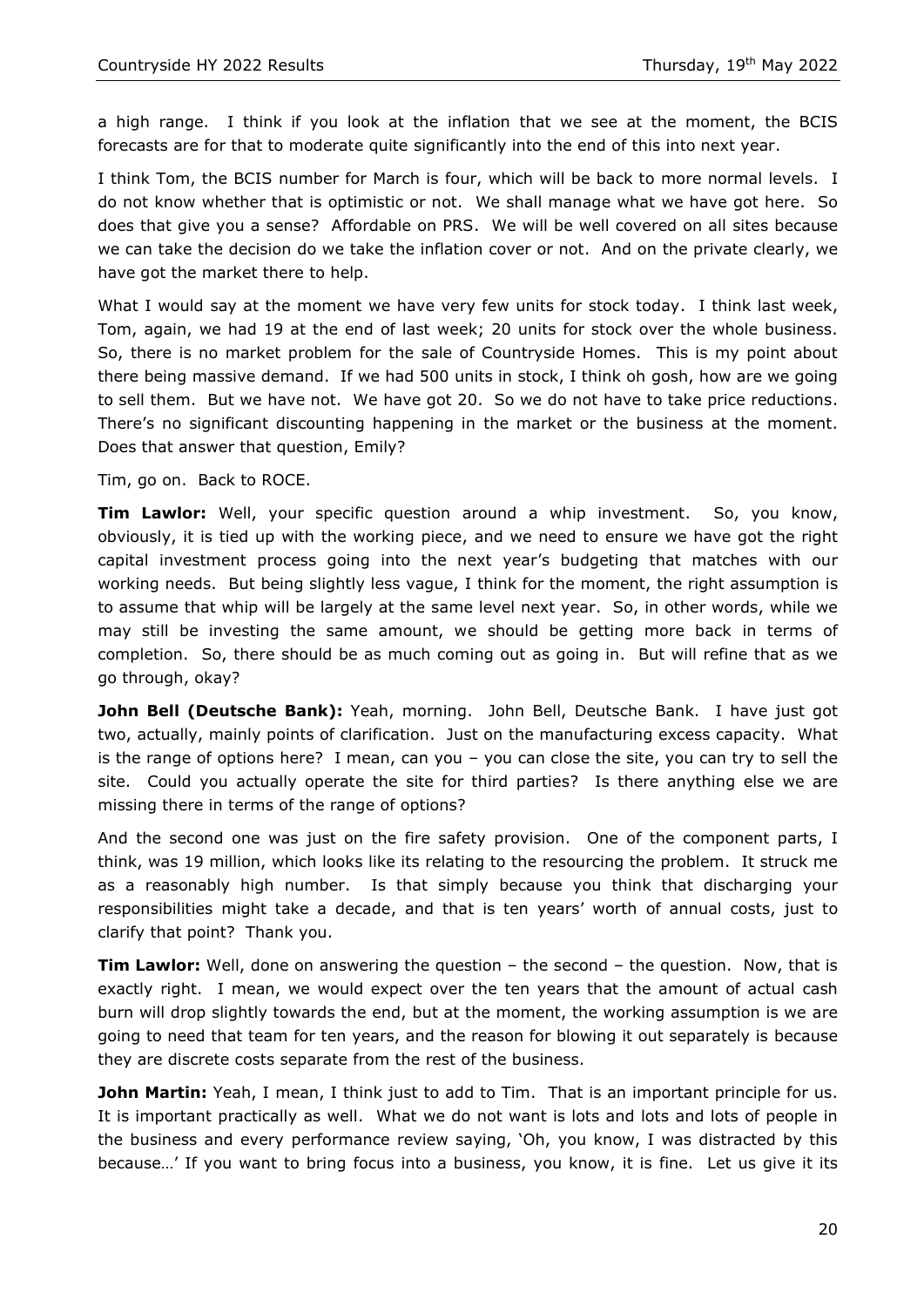own team, and this is a good team. I mean we have staffed this with some of our best – some really good quality resource because it is important. It is a big number, and it is important that it is done well and done properly, but it is going to be a separate team from the rest of the business. So we know exactly what the cost is and exactly how it is.

And also, some of the aspects are a little bit different. You know, the first thing when somebody – when somebody talks to us about this, there are some properties where the person approaching this is going to have to prove that Countryside built the building because, we have not got perfect records going back 25-30 years ago. So, you know, there are some activities that will be slightly unusual and new for us. So separate team is definitely the right way to go.

On the options to manufacturing, yes, I mean you have reeled them all off. I mean, all of those. Certainly, you know, we would really have to go to one of those. We either should be operating this as an open facility and selling panels to other operators. Or we close it, or we joint venture it, which would be selling half of the capacity or something like that. That whole range possibilities is there.

#### John Bell: Okay, thank you.

**Glynis:** Sorry, Glynis again. Just two more just particularly clarifications. Going back to Chris' question in terms of capacity, can you remind us how many regions we should be thinking about? Because you have merged a couple together. Should we be thinking about those as bigger regions that might have a more – greater capacity? So just give us what number we should multiply that potential 600 – whatever that number is by to get capacity.

And then, you have talked about house price inflation being in the north, in some cases double-digit. We are hearing a lot about the planning being slow and actually that is tightening the land market quite substantially. So, of those legacy assets, is the scope for that 450 to be higher? Has that higher number than you have taken in the first half actually been more about price rather than necessarily plots? And is the scope for upside?

**Peter Lee:** The capacity is definitely 14 regions. And they will be different sizes, and they should be, Glynis, for one very specific reason. If  $-$  if you sit where Tim sits, Tim is going to be allocating resources to the best opportunities around the country. We should not just be saying, 'Oh, in this region here, use this pot of money; use this pot of gold'. That would be a very bad idea. There are some regions which ought to be actually if we just have not got the right project this year, that is fine because across the country it will – it will average out. So yes, some of the regions will be as they are today. I mean, the Southwest is – is preproduction; 100% pre-production today, and we have invested a lot of money there. So, that will obviously, come through.

And then on house price inflation, your question was, is the 450 going to be higher because of house price inflation?

#### **Glynis:** [Inaudible].

**Peter Lee:** Look, I mean, I do not think it will be a material impact is the net overall. Is it going to impact the 450? No, I mean, there'll be ups and downs in the 450.

What I would say about the tightening landmark is I was quite nervous probably six or eight months ago on getting stuff through planning. As you saw from that today, now we have got